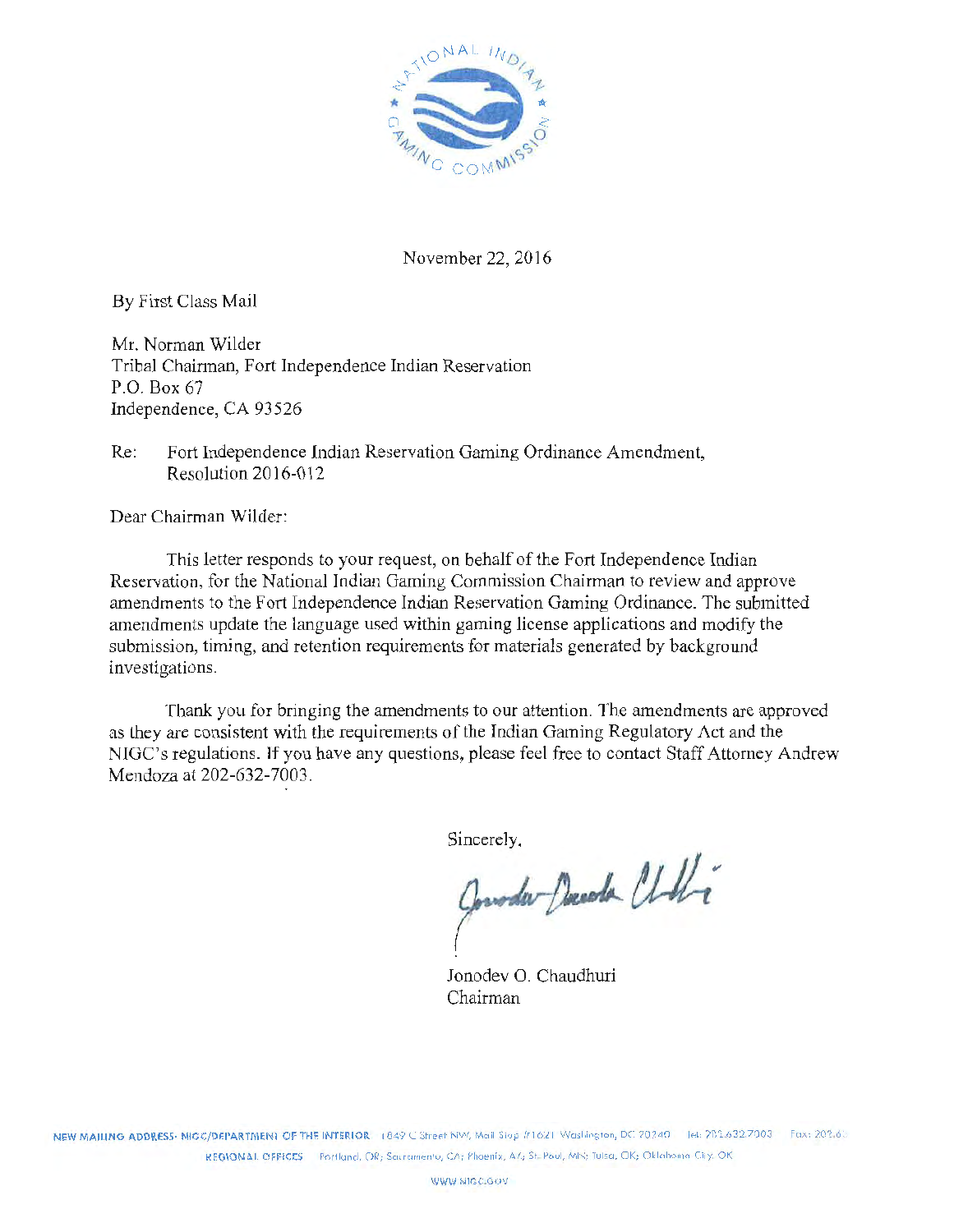

# **FORT INDEPENDENCE INDIAN RESERVATION**

P.O. BOX 67 • INDEPENDENCE, CA 93526 • (760) 878-5160 • FAX (760) 878-2311

#### RESOLUTION 2016-12

| SUBJECT: | Authorization to Submit Amendments to the Tribal Gaming Ordinance to the Chairman of<br>the National Indian Gaming Commission                                                                                                                                                        |
|----------|--------------------------------------------------------------------------------------------------------------------------------------------------------------------------------------------------------------------------------------------------------------------------------------|
| WHEREAS, | the Fort Independence Indian Reservation is a federally recognized Indian Tribe listed in<br>the Federal Register as the Fort Independence Indian Community of Paiute Indians of the<br>Fort Independence Reservation, , and                                                         |
| WHEREAS, | the Fort Independence Reservation General Council is the Federally recognized governing<br>body of the Fort Independence Indian Reservation, hereinafter referred to as the "Tribe",<br>and                                                                                          |
| WHEREAS, | the Tribe has a Tribal Gaming Ordinance that was approved by the Chairman of the<br>National Indian Gaming Commission on January 11, 2008, and                                                                                                                                       |
| WHEREAS, | the Tribe has recognized the need to make amendments to the Tribal Gaming Ordinance,<br>and                                                                                                                                                                                          |
| WHEREAS, | the Tribe submitted two prior versions of the amended Tribal Gaming Ordinance to the<br>National Indian Gaming Commission and received a number of comments and<br>suggestions from the Commission's Office of General Counsel, including final comments<br>on October 19, 2016, and |
| WHEREAS, | the Tribe has held the discussion of the amendments at a regularly scheduled General<br>Council meeting, and                                                                                                                                                                         |
| WHEREAS, | pursuant to 2S C.F.R. Part S22.3, the Tribe shall submit an amended Tribal Gaming<br>Ordinance to the National Indian Gaming Commission Chairman for approval within 1S<br>days of the amendment, and                                                                                |

NOW THEREFORE IT BE RESOLVED, that the General Council hereby approves the attached amended Tribal Gaming Ordinance and authorizes the Chairman of the Tribe to submit the amended Tribal Gaming Ordinance to the Chairman of the National Indian Gaming Commission for approval.

 $\cdot$ 

 $\mathbf{1}$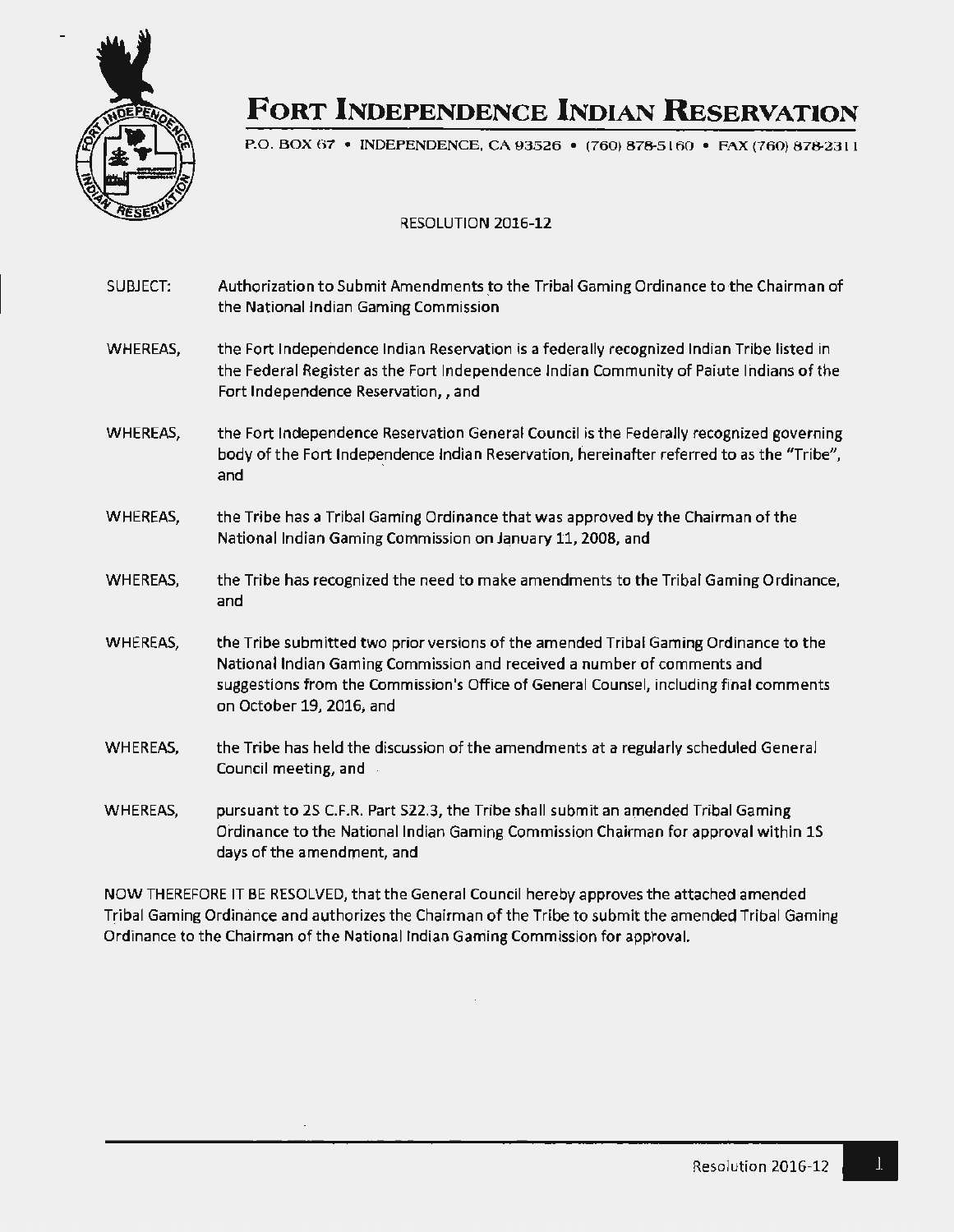#### **CERTIFICATION**

THIS IS TO CERTIFY THAT THE ABOVE RESOLUTION, 2016-12, WAS ADOPTED BY THE FORT INDEPENDENCE GENERAL COUNCIL AT A DULY CALLED MEETING OF WHICH A QUORUM WAS PRESENT, HELD ON NOVEMBER 2, 2016, BY A VOTE OF  $\frac{10}{10}$  FOR,  $\frac{10}{10}$  AGAINST, &  $\frac{10}{10}$  ABSTENTIONS.

THIS RESOLUTION IS HEREBY CERTIFIED AS AUTHENTIC AND HAS NOT BEEN CHANGED OR AMENDED IN ANYWAY.

Norman Wilder, Chairman

Steohanie Arman, Secreta treasurer

 $11/3/16$ Date

 $11/3116$ 

Date

 $\overline{2}$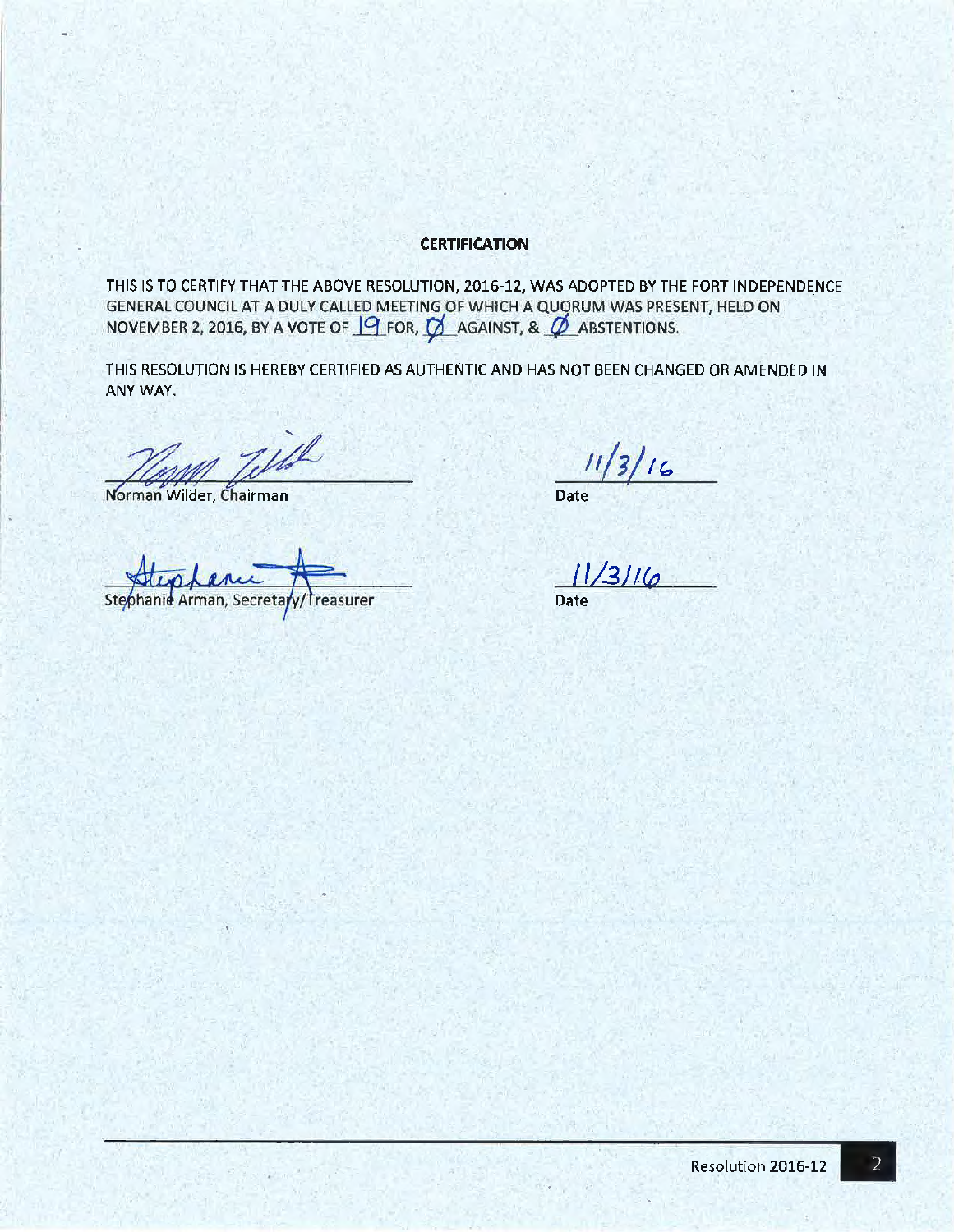# Index to Fort Independence Indian Reservation Gaming Ordinance

 $\ddot{\phantom{a}}$ 

 $\ddot{\phantom{a}}$ 

| 101. Purpose                                         | 3  |
|------------------------------------------------------|----|
| 102. Definitions                                     | 3  |
| 103. Gaming Authorized                               | 6  |
| 104. Ownership of Gaming                             | 6  |
| 105. Use of Gaming Revenue                           | 6  |
| 106. Tribal Class II and Class III                   |    |
| <b>Minimum Internal Control Standards</b>            | 6  |
| 107. Per Capita Payments                             | 6  |
| 108. Board of Directors                              | 7  |
| 109. Gaming Commission                               | 10 |
| 110. Enforcement                                     | 13 |
| 111. Ethics                                          | 16 |
| 112. Complimentary Items                             | 17 |
| 113. Audit                                           | 18 |
| 114. Environment and Public Health and Safety        | 18 |
| 115. Dispute Resolution                              | 18 |
| 116. Facility Licenses                               | 18 |
| 117. Agent for Service of Process                    | 19 |
| 118. Compliance with Federal Law                     | 19 |
| 119. Repeal                                          | 19 |
| 120. Tribal Access to Financial Information          | 19 |
| 201. Licenses for Key Employees and Primary          |    |
| <b>Management Officials</b>                          | 19 |
| 202. License Application Forms                       | 20 |
| 203. License Fees                                    | 21 |
| 204. Fingerprints                                    | 21 |
| 205. Background Investigations                       | 21 |
| 206. Procedures for Conducting a Background Check on |    |
| <b>Applicants</b>                                    | 22 |
| 207. Eligibility Determination                       | 23 |
| 208. Procedures for Forwarding Reports               |    |
| for Key Employees and                                |    |
| Primary Management Officials to the NIGC             | 22 |
| 209. Report to the NIGC                              | 23 |
| 210. Granting a Gaming License                       | 24 |
| 211. License Suspension                              |    |
| 212. Employee Appeal Process                         |    |
| 301. Licenses for Vendors                            |    |
| 302. Submission of a Vendor License Application      | 26 |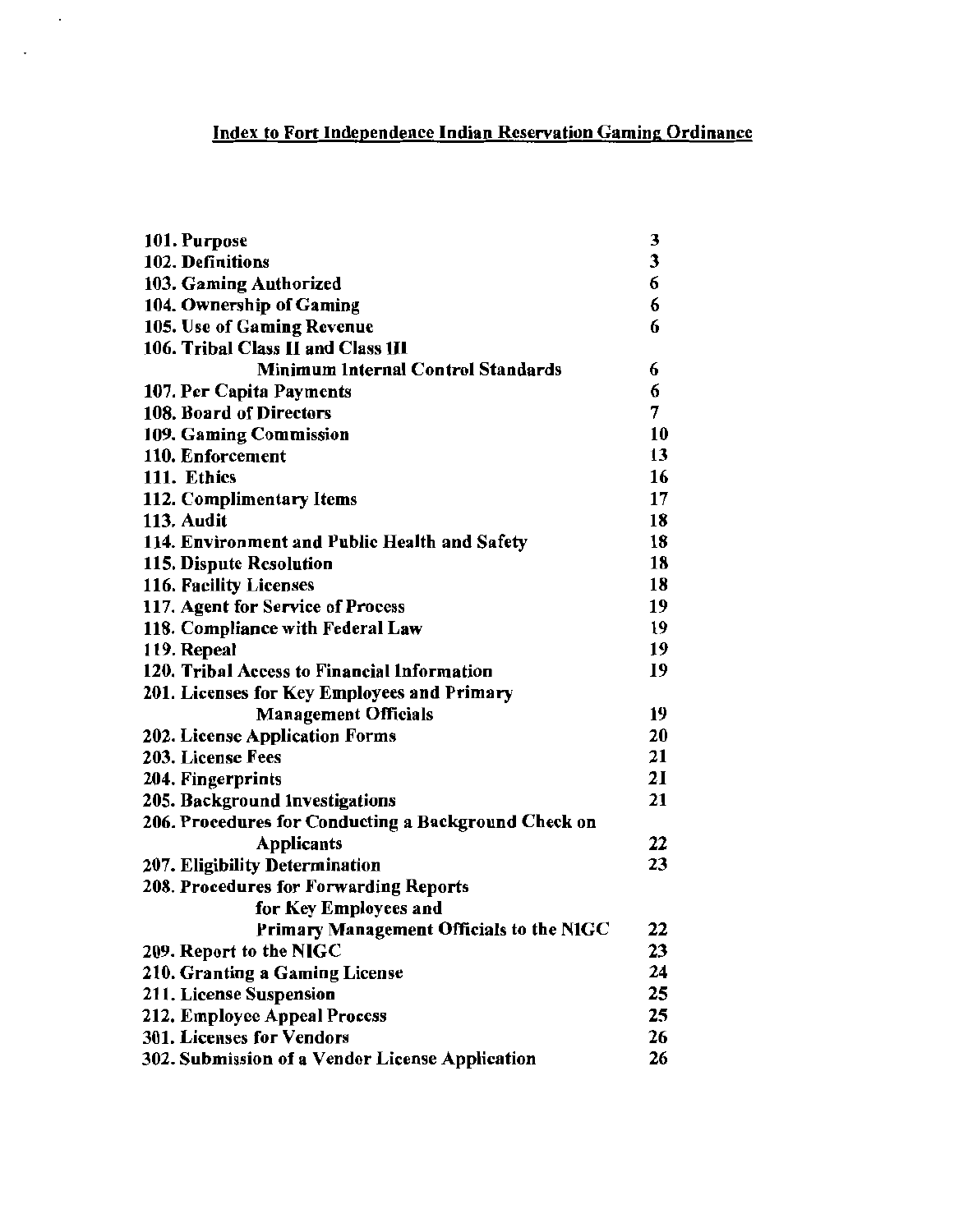| 303. Contents of the Vendor License Application   | 26 |
|---------------------------------------------------|----|
| 304. Vendor Background Investigation              | 28 |
| 305. Vendor License Fee                           | 28 |
| 306. Vendor Background Investigation Report       | 28 |
| 307. Exemption for Vendors Licensed by Recognized |    |
| <b>Regulatory Authorities</b>                     | 28 |
| <b>308. Licenses for Non-Gaming Vendors</b>       |    |
| 309. Sovereign Immunity                           | 29 |
| 310. National Indian Gaming Commission            | 29 |
| 311. Code of Ethics for the Business Committee    | 29 |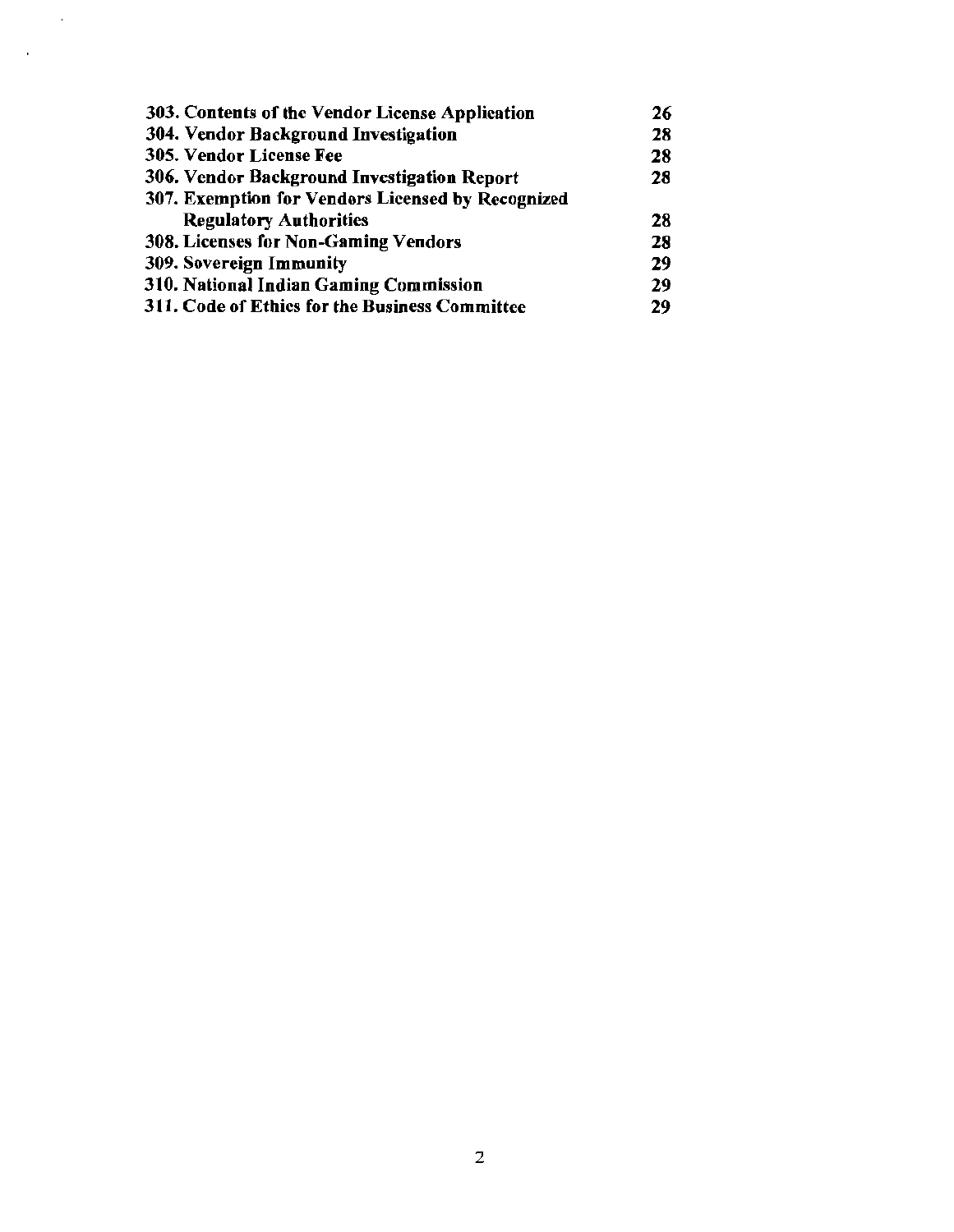# REVISED MODEL GAMING ORDINANCE

#### Section 101. Purpose

The Fort Independence Indian Reservation, also recognized by the United States under the name "Fort independence Indian Community of Paiute Indians of the Fort Independence Reservation, California" (the "Tribe"), is a federally recognized sovereign Indian Tribe established pursuant to the Articles of Association of the Fort Independence Indian Community, as amended in 2004, exercising jurisdiction over all lands owned by the United States for the benefit of the Tribe, hereby enacts this ordinance in order to govern Class II and Class TII gaming operations on the Tribe's Indian lands.

#### Section 102. Definitions

Unless a different meaning is clearly indicated in this Ordinance, the terms used herein shall have the same meaning as defined in the Indian Gaming Regulatory Act (IGRA), 25 U.S.C. § 2701 *et seq.,* and its regulations, 25 C.F.R. § 500 *et seq.* Specifically:

(a) Board of Directors means the Tribal Gaming Board of Directors, who shall serve as primary management officials in overseeing the General Manager and the day-to-day non-regulatory aspects of the gaming operation.

(b) Business Committee means the elected Chairman, Vice-Chairman and Secretary/Treasurer of the Tribe.

( c) Class I gaming means social games solely for prizes of minimal value or traditional forms of Indian gaming engaged in by individuals as a part of, or in connection with, tribal ceremonies or celebrations.

(d) Class II gaming means:

(1) the game of chance commonly known as bingo (whether or not electronic, computer, or other technologic aids are used in connection therewith):

> (A) which is played for prizes, including monetary prizes, with cards bearing numbers or other designations, (B) in which the holder of the card covers such numbers or designations when objects, similarly numbered or designated, are drawn or electronically determined, and (C) in which the game is won by the first person covering a previously designated arrangement of numbers or designations on such cards, including (if played in the same location) pull-tabs,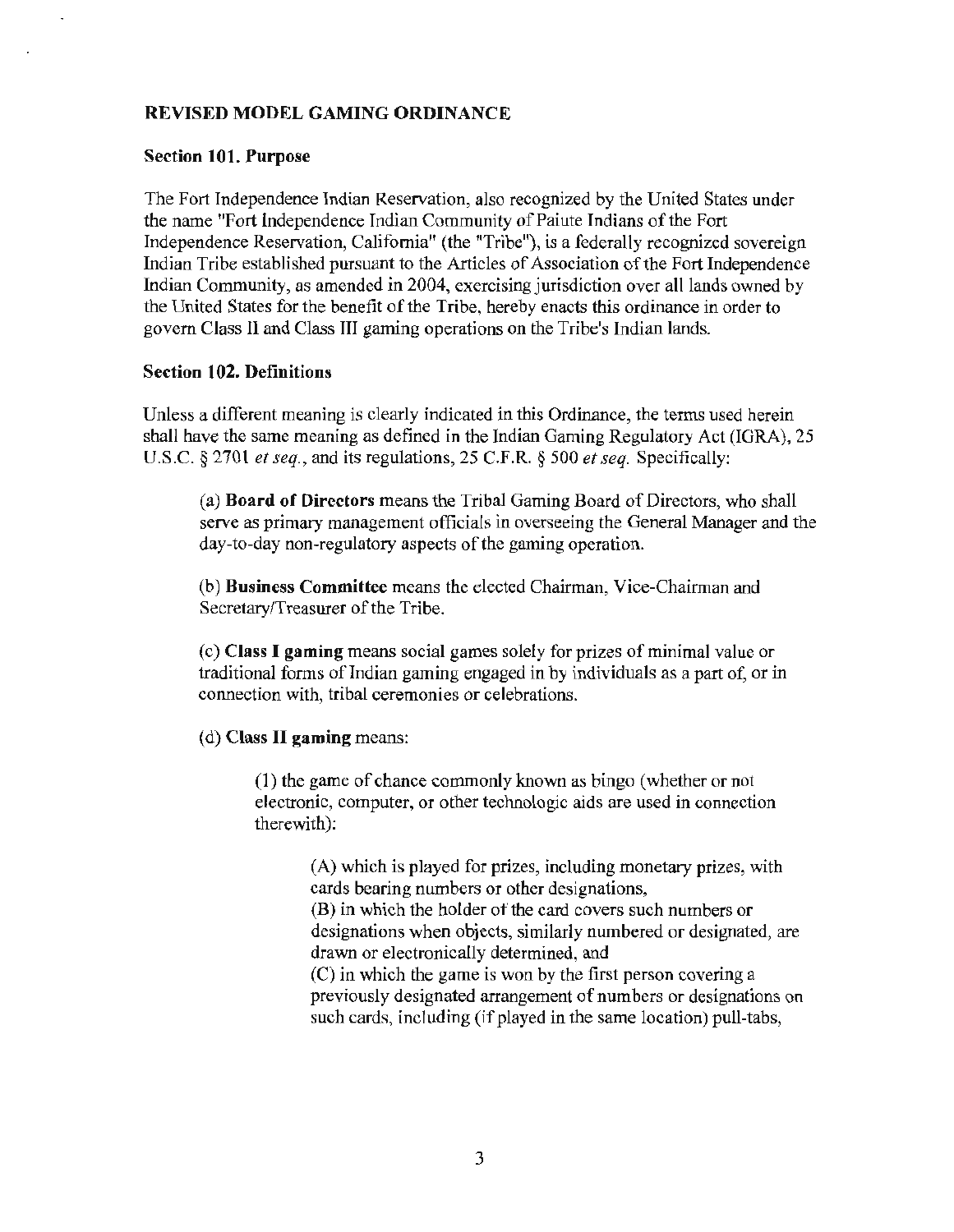lotto, punch boards, tip jars, instant bingo, and other games similar to bingo, and

(2) card games that:

(A) are explicitly authorized by the laws of the State, or (B) are not explicitly prohibited by the laws of the State and are played at any location in the State, but only is such card games are played in conformity with those laws and regulations (if any) of the State regarding hours or periods of operation of such card games or limitations on wagers or pot sizes in such card games.

(3) The term "Class II gaming" does not include:

(A) any banking card games, including baccarat, chemin de fer, or blackjack (21), or (B) electronic or electromechanical facsimiles of any game of chance or slot machines of any kind.

( e) Class III gaming means all fotms of gaming that are not class I gaming or class II gaming.

(f) Commission means the Tribal Gaming Commission established to perform regulatory oversight and to monitor compliance with Tribal, Federal, and applicable State regulations.

(g) Commissioner means a Fort Independence Gaming Commissioner.

(h) Compact means a Tribal-State Compact concerning class III gaming approved by the Secretary of the Interior and published in the Federal Register pursuant to 25 U.S.C. *§* 271 O(d).

(i) Complimentary means a service or item provided at no cost, or at a reduced cost, to a customer.

(j) Directly related to means a spouse, child, parent, grandparent, grandchild, aunt, uncle, or first cousin.

(k) Director means a Member of the Tribal Gaming Board of Directors.

(l) Indian lands means:

(1) all lands within the limits of the Tribe's reservation; (2) any lands title to which is either held in trust by the United States for the benefit of the Tribe or individual or held by the Tribe or individual subject to restriction by the United States against alienation and over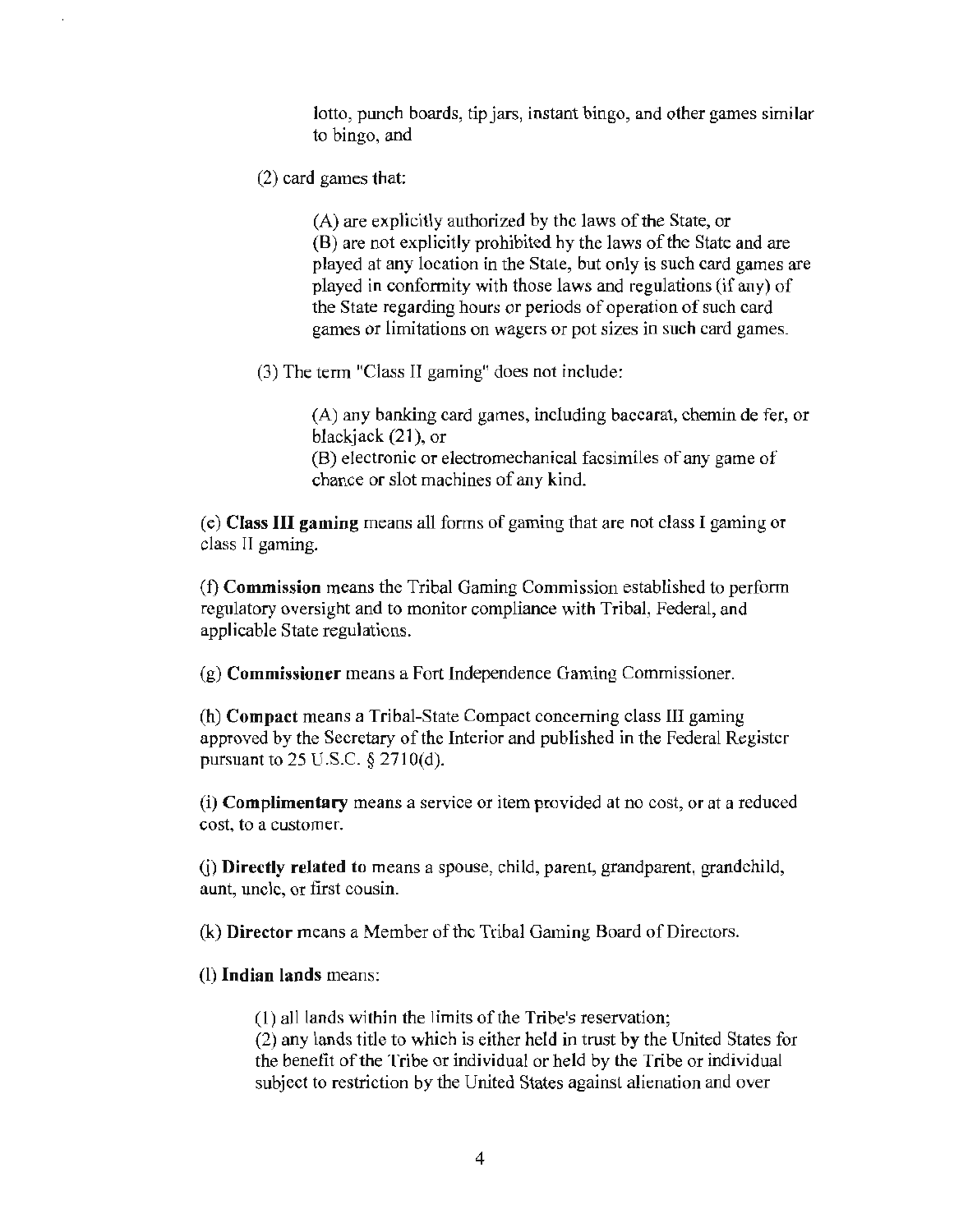which the Indian Tribe exercises governmental power; and (3) for all lands acquired into trust for the benefit of an Indian tribe after October 17, 1988, the lands meet the requirements set forth in 25 U.S.C. § 2719.

(m) Indian Tribe or Tribe means the Fort Independence Indian Community.

(n) Key Employee means:

- (I) A person who performs one or more of the following functions:
	- (A) Bingo caller;
	- (B) Counting room supervisor
	- (C) Chief of security;
	- (D) Custodian of gaming supplies or cash;
	- (B) Floor manager;
	- (F) Pit boss;
	- (0) Dealer;
	- (H) Croupier;
	- (I) Approver of credit; or

(J) Custodian of gambling devices including persons with access to cash and accounting records within such devices;

(2) If not otherwise included, any other person whose total cash compensation is in excess of \$50,000 per year; or

(3) If not otherwise included, the four most highly compensated persons in the gaming operation.

(4) Any other person designated by the Tribe as a key employee.

(o) NIGC means the National Gaming Commission.

(p) Net Revenues means gross gaming revenues of an Indian gaming operation less

( 1) Amounts paid out as, or paid for, prizes; and

(2) Total gaming-related operating expenses, excluding management fees.

#### ( q) Primary Management Official means

(1) The person (s) having management responsibility for a management contract;

(2) Any person who has authority: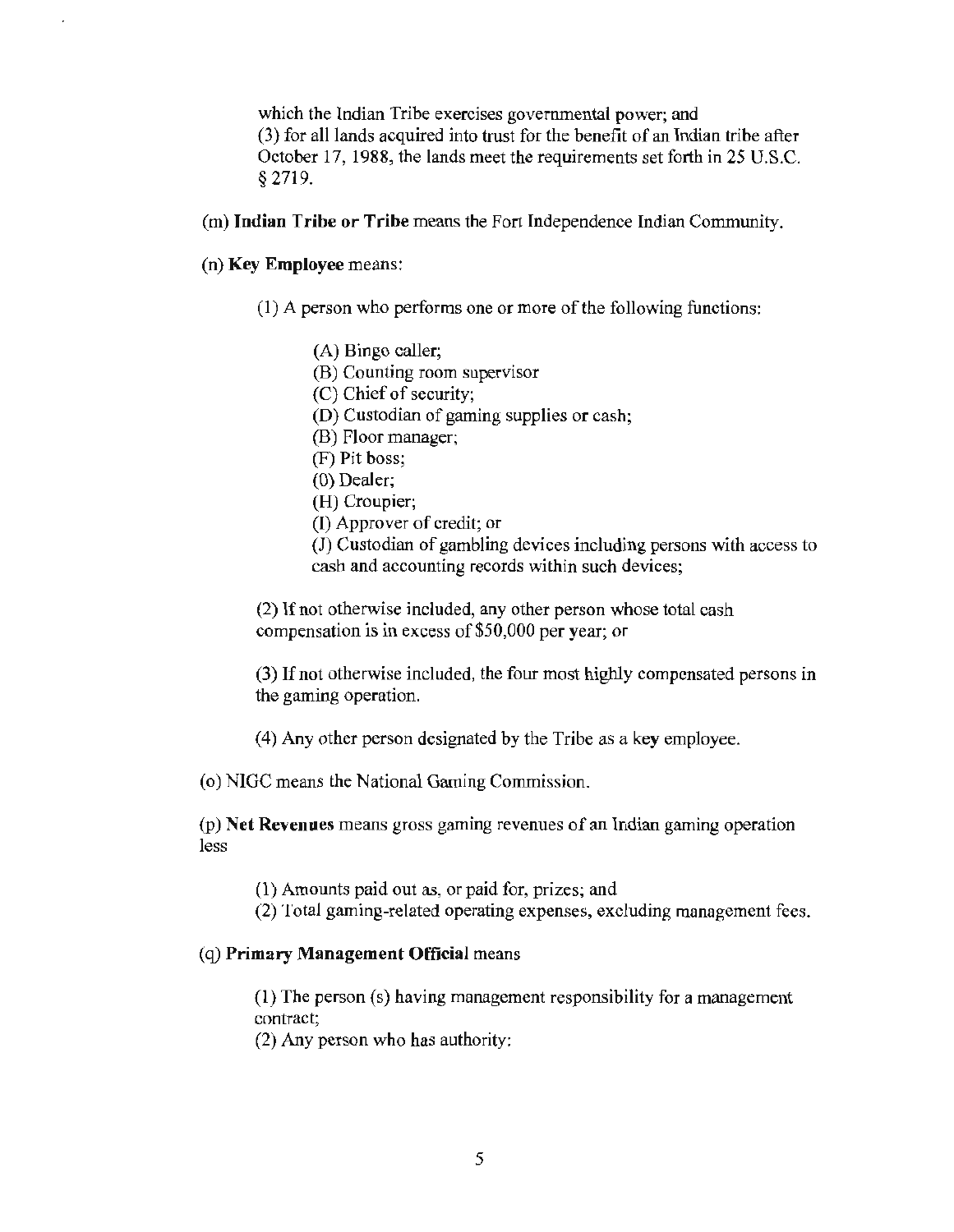(A) To hire and fire employees; or (B) To set up working policy for the gaming operation; or (C) The chief financial officer or other person who has financial management responsibility.

(3) Any other person designated by the Tribe as a primary management official.

(r) Tribal Council means the General Council of the Fort Independence Indian Reservation.

#### Section 103. Gaming Authorized

Class II and Class III gaming is hereby authorized.

#### Section 104. Ownership of Gaming

The Tribe shall have the sole proprietary interest in and responsibility for the conduct of any gaming operation authorized by this ordinance.

#### Section 105. Use of Gaming Revenue

(a) Net revenues from tribal gaming shall be used only for the following purposes:

- ( 1) to fund tribal government operations and programs;
- (2) to provide for the general welfare of the Tribe and its members;
- (3) to promote tribal economic development;
- $(4)$  to donate to charitable organizations; or
- (5) to help fund operations oflocal government agencies.

#### Section 106. Tribal Class III and Class III Minimum Internal Control Standards

The Tribe voluntarily, through this tribal gaming ordinance, shall maintain minimum internal control standards (MlCS) that equal or exceed those set forth in 25 C.F.R. 542 (as in effect on October I, 2006), or, at the option of the Tribe, any new internal control standards issued by the NIGC. The Tribe will work with NIGC to ensure compliance with MICS regulations.

#### Section 107. Per Capita Payments

(a) "Per Capita Payment" means the distribution of money or other thing of value to all members of the Tribe, or to identified groups of members, which is paid directly from the net revenues of any tribal gaming activity.

(b) The Tribe elects to make payments to each of its members from its Revenue Sharing Trust Fund ("RSTF") funds, or to encumber these funds for other uses for the benefit of the Tribe. These funds are not derived from the Tribe's gaming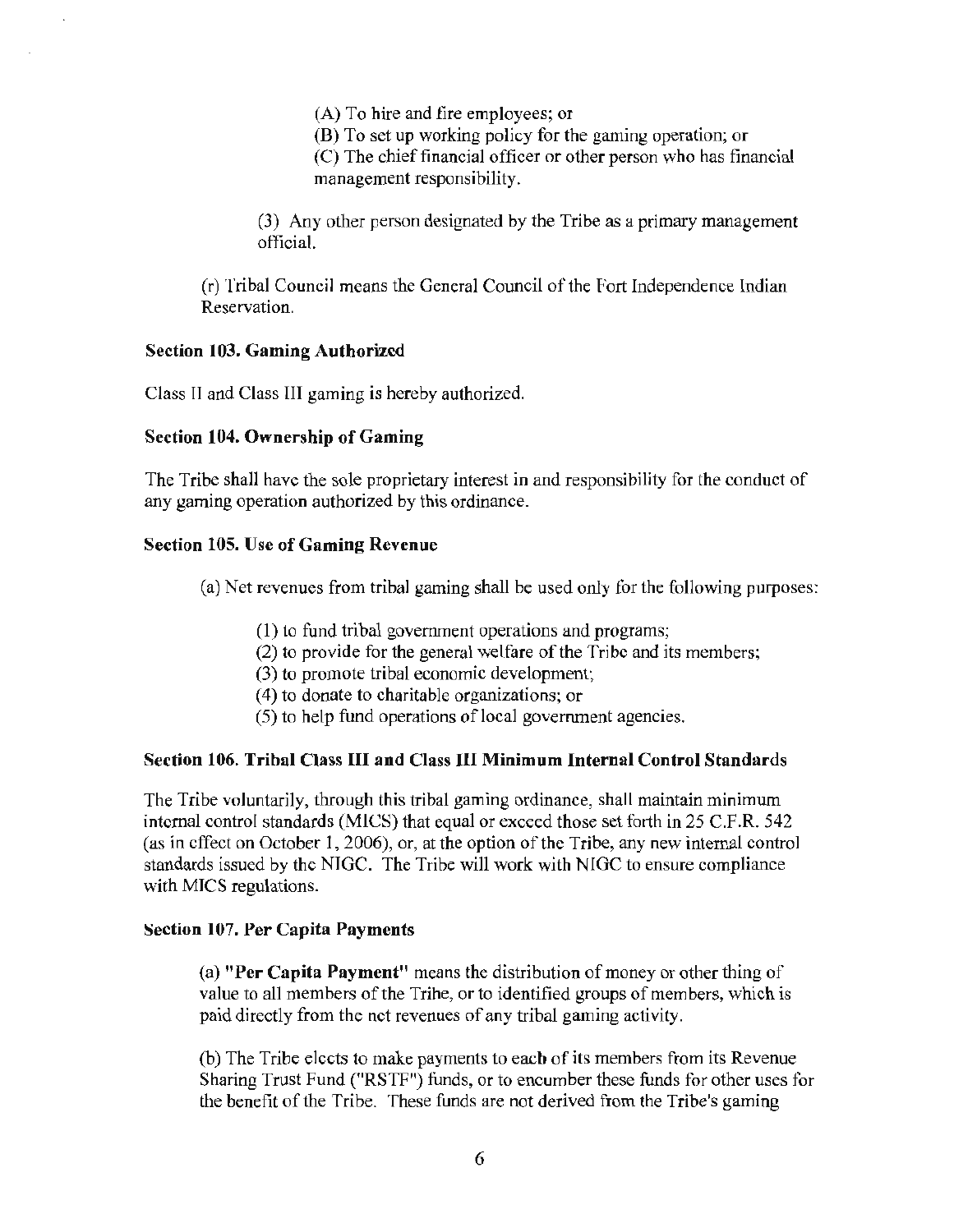operation and are not required to have any plan to implement these as "per capita" payments pursuant to 25 C.F.R. Part 290.

(c) The Tribe elects to additionally make per capita payments to tribal members from revenues derived from its gaming operations. The Tribe shall adopt a separate Revenue Allocation Plan for Gaming Revenues ("RAP") for distribution of these revenues. In doing so, the Tribe shall ensure that the Revenue Allocation Plan for Gaming Revenues ("RAP") shall comply with all applicable federal and tribal laws. No distributions shall be made until such RAP is approved by the Secretary of Interior as adequate.

#### Section 108. Board of Directors

(a) In addition to the General Manager for the facility, there shall be established a Tribal Gaming Board of Directors which shall serve in a management oversight role over the General Manager and the day-to-day operations of the gaming operation. In the event that the Tribe enters into a management contract approved by the NIGC, the Board may delegate some or all duties to the approved management contractor. The Board of Directors shall oversee all non-regulatory aspects of the gaming operation. Regulation of the gaming operation shall be the sole responsibility of the Tribal Gaming Commission.

(b) The Tribe recognizes the importance of an independent Tribal Gaming Board of Directors in maintaining a well-regulated gaming operation. The Tribal Gaming Board of Directors shall be and act independently from the Fort Independence Gaming Commission and the Business Committee in all matters within its purview. Terms of office for the three (3) members of the Tribal Gaming Board of Directors shall be three (3) years. Initially, the Board Chairman is to serve one (1) year. After the one (1) year is up, the term shall be three  $(3)$ years. This will give overlap in management for smooth transitions as new Board of Directors are appointed. Board of Directors shall be subject to the same background requirements as key employees and primary management officials and must be licensed accordingly. Board of Directors shall resign by written notice to the General Council through the Business Committee. All Board of Director positions shall be filled in the following procedures: The position(s) shall be distributed to the General Council Members and applications shall be accepted from those seeking to fill the open position(s). Process shall give applicants a minimum of 15 days to get applications in to the Business Committee after date notification was sent. The open position(s) shall be filled by a vote of the General Council at a Regular General Council Meeting with a time period set as soon as possible once the application period has expired. The Business Committee shall conduct a background check through any qualified background agency on all applicants that meet the qualifications outlined in this section. The Business Committee shall identify the qualified candidates after the background checks and notify who the candidates are by placing their names on the agenda by the 15<sup>th</sup> of the month before the General Council Meeting where the Council will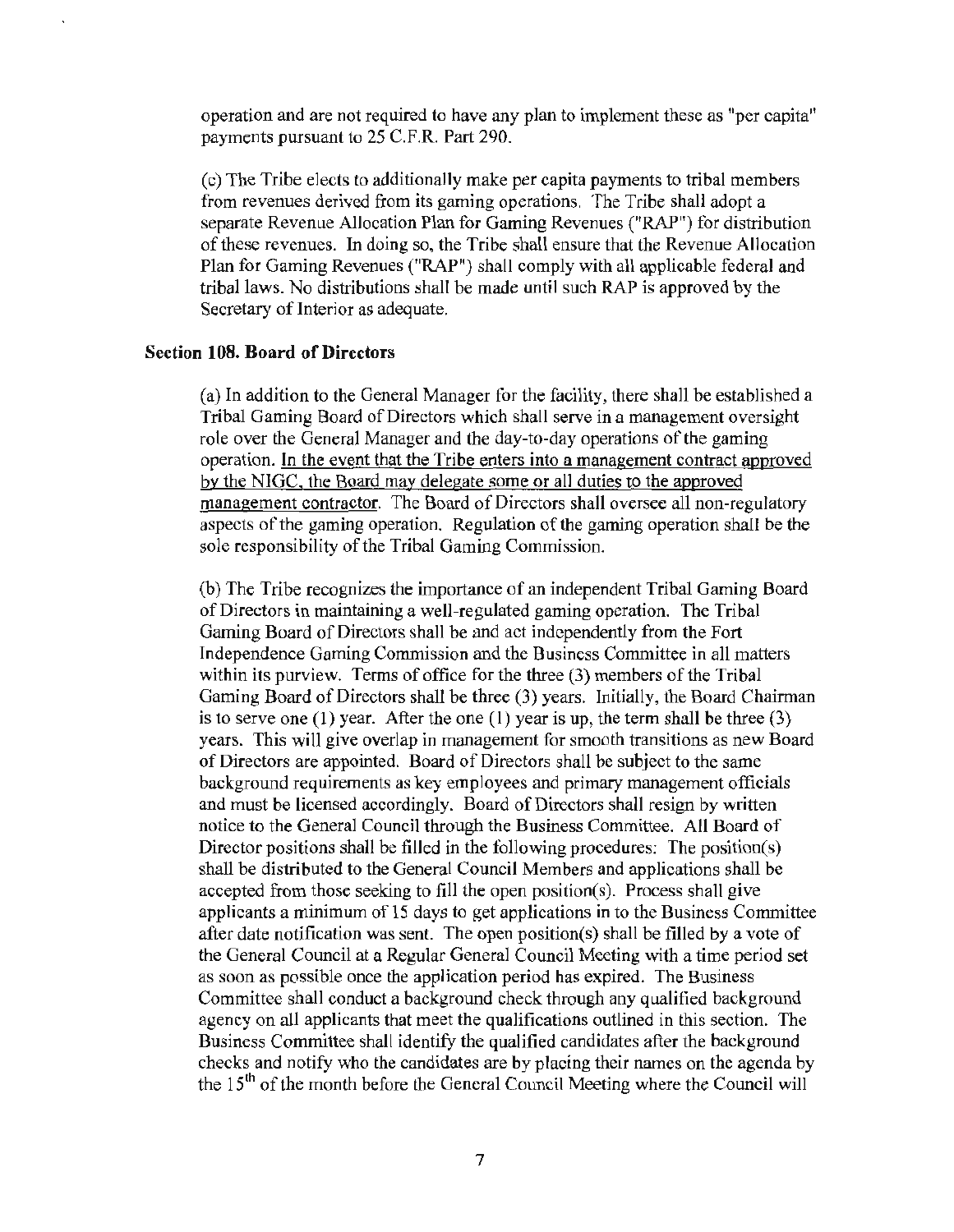vote for the identified candidate(s). The candidate(s) who receives the most votes shall be the Board of Director effective the next day at 6 a.m. Their time of appointment starts then. When their term has four  $(4)$  months left, the process will start over as described above to fill the position when the scheduled term of office is complete.

The minimum requirements for consideration and appointment as a member of the Tribal Gaming Board of Directors are as follows:

Any of the following shall qualify the applicant:

- (1) Degree in Business Administration, accounting, Marketing or an equivalent field.
- (2) Minimum of two (2) years experience in business management.
- (3) Knowledge of Federal Indian Law, Indian Gaming Regulatory Act and related statutes and regulations.
- (4) Shall be a Fort Independence Tribal Member of voting age.

No person shall be eligible for consideration by the Business Committee for the following:

- ( 1) No convictions of moral turpitude within 10 years.
- (2) No convictions of a Felony.
- (3) Is an employee of the Gaming Operation.
- (4) ls a Business Committee Member.
- (5) Ts a Gaming Commissioner.
- (6) Failure to pass the Background Check and failure to pass the Drug test disqualifies the candidate for one year from applying again.
- (c) The Board of Directors shall perform the following duties:

(1) Monitor and oversee the day-to-day operations of the gaming facility, whether managed by a tribal employee or by an approved management contractor;

(2) Inspect and examine on a periodic basis all books, records, and papers of the gaming facility;

(3) Set hours of operation for the gaming facility;

- ( 4) Set wager limits;
- (5) Develop marketing plans;

(6) Oversee the interview, selection, and training of employees of the gaming operation;

(7) Establish employee policies, rates of pay, and hours of work;

(8) Adopt an annual operating budget, subject to Tribal Council approval;

(9) Enter into contracts on behalf of the gaming facility, subject to Tribal Council approval and NIGC review;

(10) Hold hearings on employee complaints, in compliance with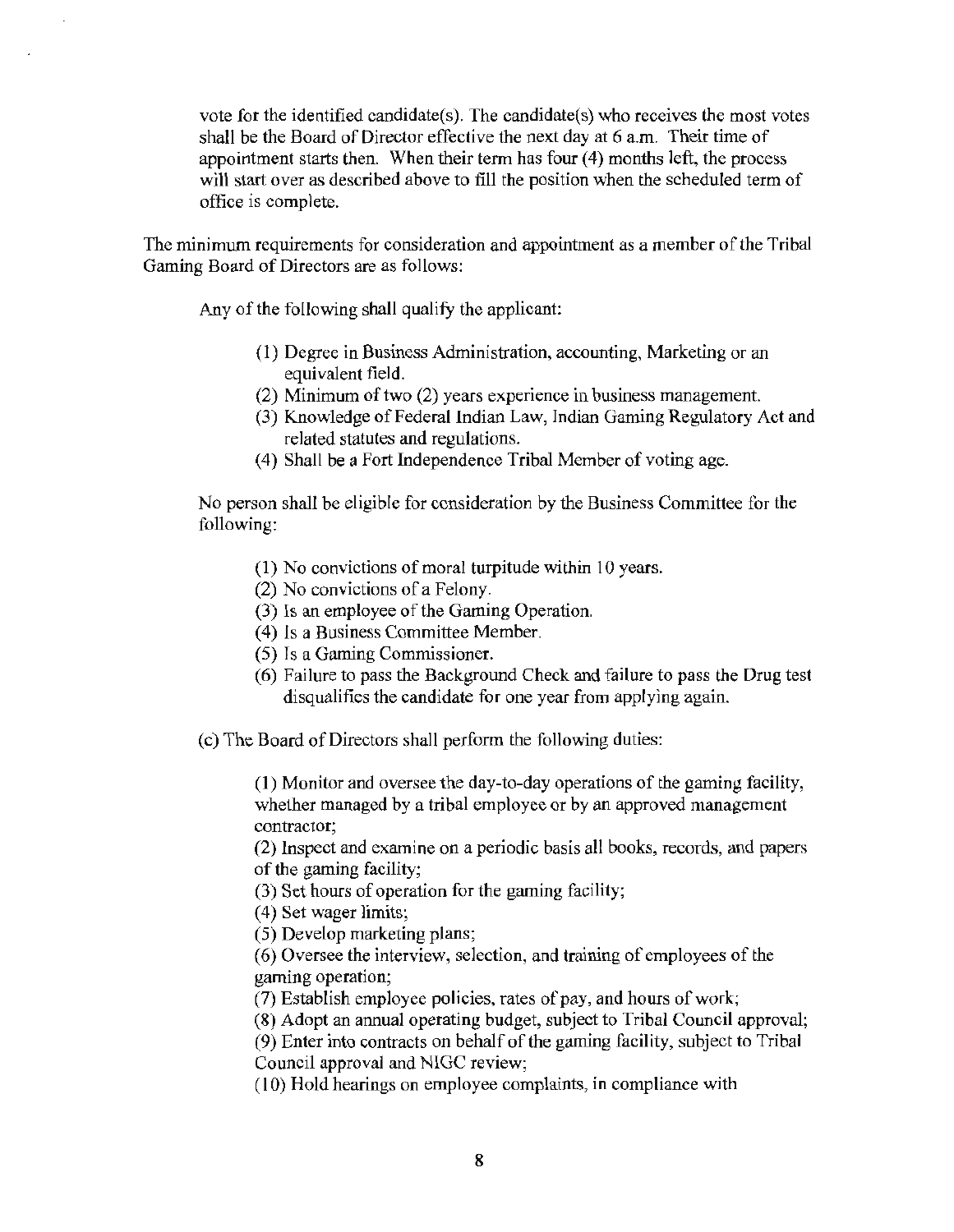procedures established in the gaming ordinance and other Tribal gaming regulations or personnel policies; and

(11) Any other duties necessary to monitor and oversee the gaming operation.

(12) Establish an independent P.O. Box address separate from the Tribe. (13) Two (2) members shall be present to establish a quorum.

(d) The Fort Independence Reservation Business Committee and Tribal Council recognize the importance of an independent Tribal Gaming Board of Directors in maintaining a well-managed gaming operation.

(e) To avoid potential conflicts of interest between the operation and regulation of the facility, the Tribe hereby finds that, at a minimum:

(1) Members of the Board of Directors are prohibited from gambling in the facility; and

(2) Members of the board of Directors are prohibited from conducting personal financial transaction in the gaming facility; and

(3) Members of the Board of Directors are prohibited from accepting complimentary items from the gaming operation other than food and beverage items.

(f) Members of the Board of Directors may be removed from office by the Tribal Council prior to the expiration of their respective terms only for neglect of duty, misconduct, malfeasance, or other acts that would render the Director unqualified for his/her position. When the Tribal Council believes that a removal is appropriate, it shall so notify the Director(s) and hold a hearing on the matter. The Tribal Council may opt to preliminarily remove the Director pending the hearing. At the bearing the Director may provide evidence rebutting the grounds for his/her removal. A vote of the Tribal Council on the validity of the preliminary removal shall be final and not subject to further appeal. A finding by the Tribal Council that the preliminary removal was wrongful shall entitle the affected Director to compensation for expenses incurred in appealing the wrongful removal, and shall entitle the Director to any pay withheld.

(g) Members of the Tribal Gaming Board of Directors shall be compensated at a level determined by the General Council

(h) Board of Directors shall elect among themselves a Chairman, Vice-Chairman and Member at Large.

(i) The Board of Directors shall keep a written record of all of its meetings.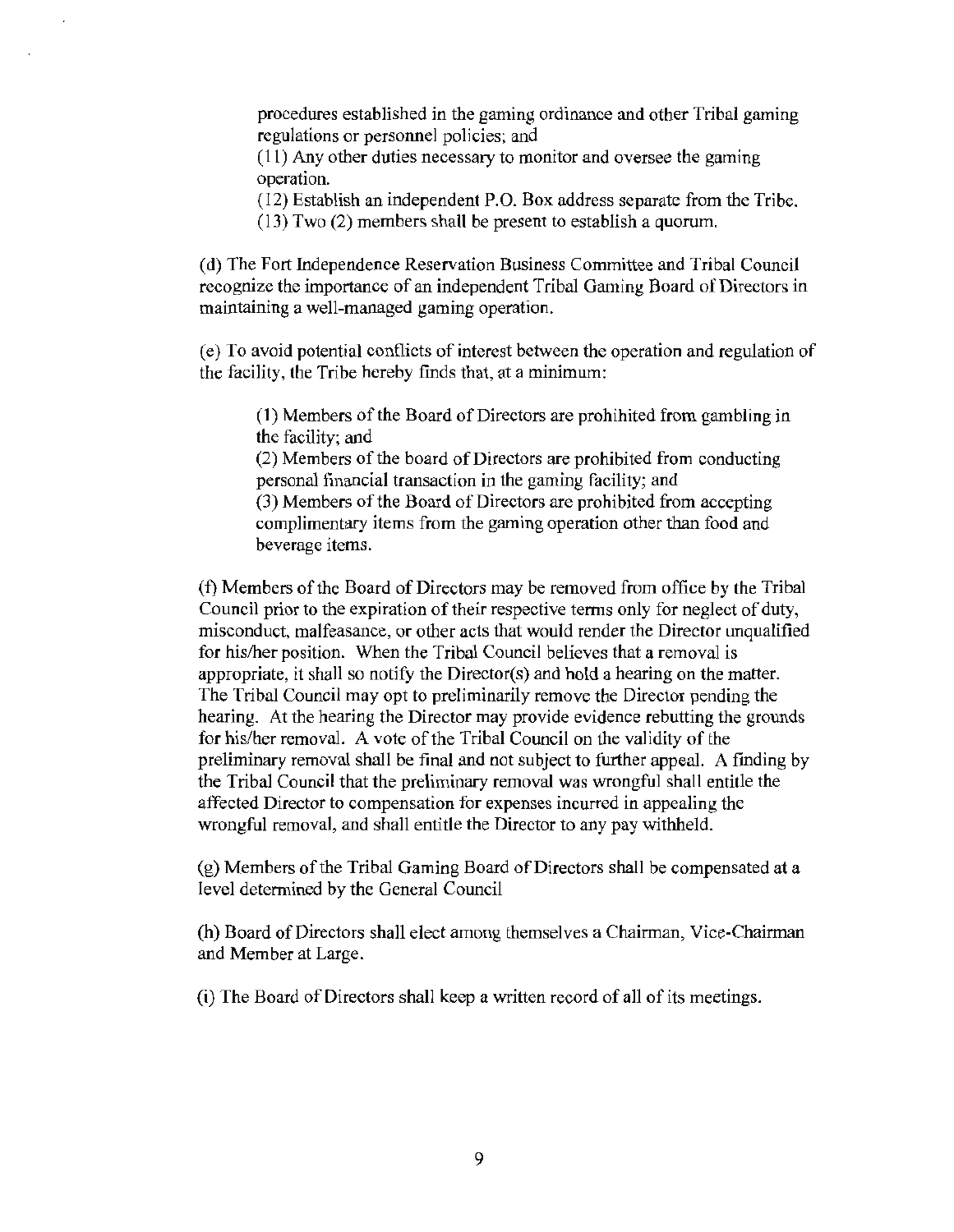#### **Section 109. Gaming Commission**

(a) The Tribe hereby establishes a Tribal Gaming Commission whose duty it is to regulate tribal gaming operations. The Tribal Gaming Commission shall consist of three members. There shall be among them a Chairperson, Vice-Chairperson, and at least one additional Commissioner.

(b) The purpose of the Tribal Gaming Commission is regulatory, not managerial. The Commission will conduct oversight to ensure compliance with Tribal, Federal, and, if applicable, State laws and regulations. The Commission will serve as the licensing authority for individuals employed in the gaming operation and will administer background investigations as part of the licensing process. The Commission will also have a role in monitoring compliance with the internal controls for the gaming operation and in tracking revenues. In order to carry out its regulatory duties, the Commission shall have unrestricted access to all areas of the gaming operation and to all records. The Commission shall have authority to take enforcement actions, including suspension or revocation of an individual gaming license when appropriate.

(c) The Tribe recognizes the importance of an independent Tribal Gaming Commission in maintaining a well-regulated gaming operation. The Commission shall be and act independently and autonomously from the Tribal Council in all matters within its purview. No prior or subsequent review by the Tribal Council of any actions of the Commission shall be required or permitted except as otherwise explicitly provided in this Ordinance.

(d) To avoid potential conflicts of interest between the operation and regulation of the gaming facility, the Tribe hereby finds that, at a minimum:

(1) Members of the Gaming Commission arc prohibited from gambling in the facility; and

(2) Members of the Gaming Commission are prohibited from conducting personal financial transaction in the gaming facility; and (3) Members of the Gaming Commission are prohibited from accepting. complimentary items from the gaming operation, excepting food and beverages valued at under fifty dollars.

(e) The Tribe recognizes the importance of an independent Tribal Gaming Commission in maintaining a well-regulated gaming operation. The Tribal Gaming Commission shall be and act independently from the Fort Jndependence Board of Directors and Business Committee in all matters within its purview. Terms of the office for the three (3) members of the Tribal Gaming Commissioners shall be three  $(3)$  years. Initially, the Chairman is to serve one  $(1)$  year. After the one  $(1)$  year is up, the term shall be three  $(3)$  years. This will give overlap in management for smooth transitions as new Gaming Commissioners are appointed. Gaming Commissioners shall be subject to the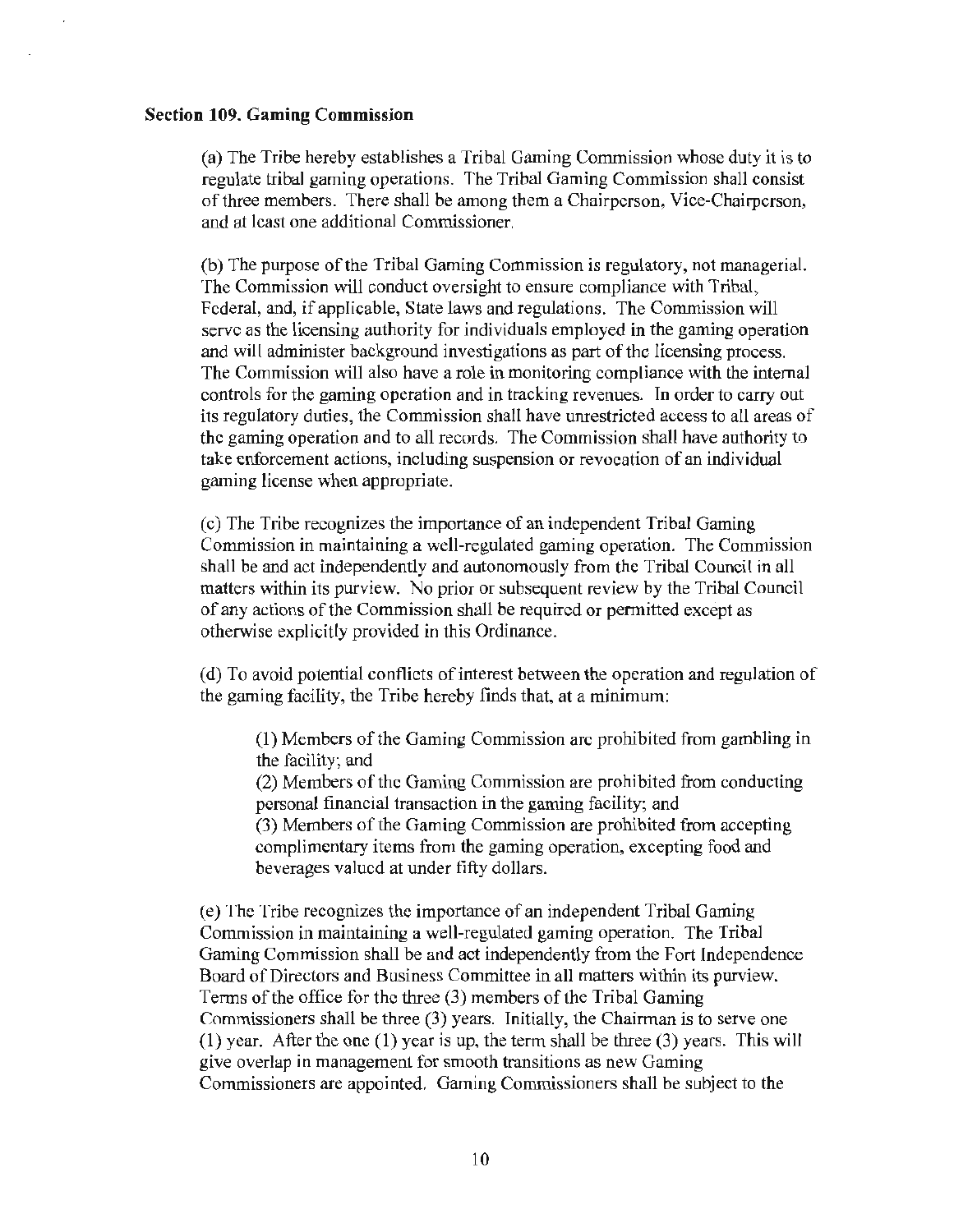same background requirements as key employees and primary management officials and must be licensed accordingly. Gaming Commissioner positions shall be filled in the following procedures: The position shall be distributed to the General Council Members and applications shall be accepted from those seeking to fill the open position(s). Process shall give applicants a minimum of 15 days to get applications in to the Business Committee after the date the notification was sent. The open position(s) shall be filled by a vote of the General Council at a Regular General Council Meeting as soon as possible once the application period has expired. The Business Committee shall conduct a background check through any qualified background agency on all applicants that meet the qualifications outlined in this section. The Business Committee shall identify the qualified candidates after the background checks and notify who the candidates are by placing their names on the agenda by the  $15<sup>th</sup>$  of the month before the General Council Meeting where the Council will vote for the identified candidate(s). The candidate( s) who receive the most votes shall be the Gaming Commissioner effective the next day at 6 a.m. Their time of appointment starts then. When their term has four (4) months left, the process will start over as described above to fill the position(s) when the scheduled terrn(s) of office is complete.

The minimum requirements for consideration and appointment as a member of the Tribal Gaming Commission are as follows:

Any of the following shall qualify the applicant:

- (1) Degree in Business Administration, Accounting, Marketing or an equivalent field.
- (2) Minimum of 2 years of experience in business management.
- (3) Knowledge of Federal Indian Law, Indian Gaming Regulatory Act and related statutes and regulations.

No Person shall be eligible for consideration by the Business Committee for the following:

- $(1)$  No convictions of moral turpitude within 10 years.
- (2) No convictions of a Felony.
- (3) Is an employee of the Gaming Operations.
- (4) ls a Business Committee Member.
- (5) ls a Board of Director.
- (6) Failure to pass the Background Check and failure to pass the Drug test disqualifies the candidate for one year from applying again.
- (£) The Tribal Gaming Commission shall:

( 1) Conduct or cause background investigations to be conducted on, at a minimum, primary management officials and key employees; (2) Review and approve all investigative work conducted;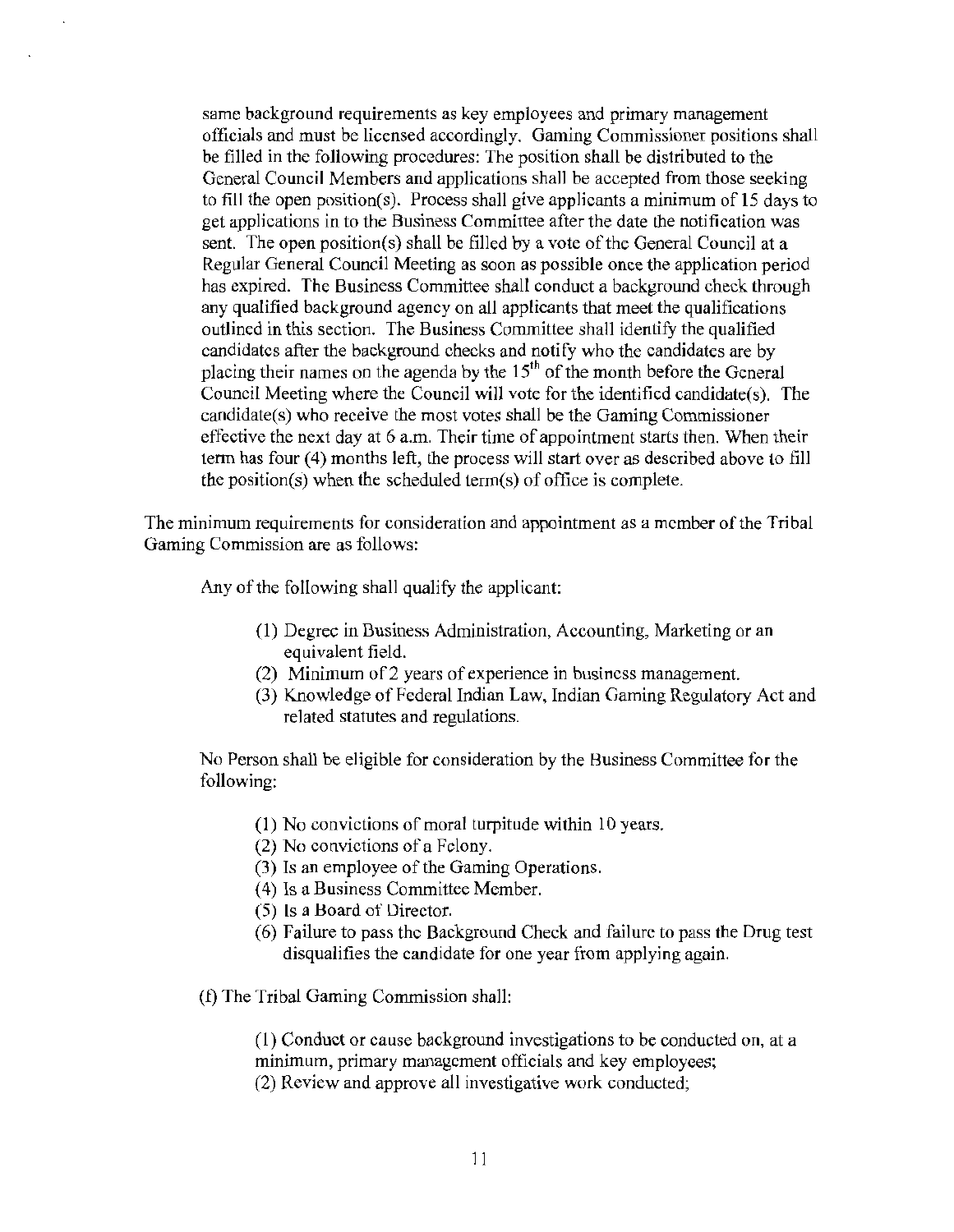(3) Report results of background investigations to the NIGC;

( 4) Obtain and process fingerprints, or designate a law enforcement agency to obtain and process fingerprints;

(5) Make licensing suitability determinations, which shall be signed by the Chairman of the Gaming Commission;

(6) Issue gaming licenses to management officials and employees of the operation, consistent with the suitability determination;

(7) Establish standards for licensing Tribal gaming operations;

(8) Issue facility gaming licenses to Tribal gaming operations;

(9) Inspect, examine and monitor all gaming activities, and have

immediate access to review, inspect, examine, photocopy and audit all records of the gaming establishment;

(10) Ensure compliance with all Tribal, State, and Federal laws, rules, and regulations regarding Indian gaming;

(11) Investigate any suspicion of wrongdoing associated with any gaming activities;

(12) Hold hearings on patron complaints, in compliance with procedures established in the gaming ordinance and other Tribal gaming regulations;

( 13) Comply with any and all reporting requirements under the IGRA, Tribal- State compact to which the Tribe is a party, and any other applicable law:

(14) Promulgate and issue regulations necessary to comply with applicable internal control standards;

 $(15)$  Promulgate and issue regulations on the levying of fees and/or taxes associated with gaming license applications;

(16) Promulgate and issue regulations on the levying of fines and/or suspension or revocation of gaming licenses for violations of this Ordinance, or any other Tribal, Federal, or State, if applicable, gaming regulations; and

(17) Establish a list of persons not allowed to game in Tribal gaming facilities in order to maintain the integrity of the gaming;

 $(18)$  Establish a list of persons who have voluntarily asked to be excluded from Tribal gaming facility and creale regulations for enforcing this exclusion;

(19) Provide referrals and information to the appropriate law enforcement officials when such information indicates a violation of Tribal, Federal, or State statutes, ordinances, or resolutions;

(20) Create a list of regulatory authorities that conduct vendor background investigations and licensing which the Commission recognizes as trustworthy;

(2 1) Draft regulations exempting vendors from the licensing and/or background investigation requirements if they have received a license from a recognized regulatory authority;

(22) Perform such other duties the Commission deems appropriate for the proper regulation of the Tribal gaming operation;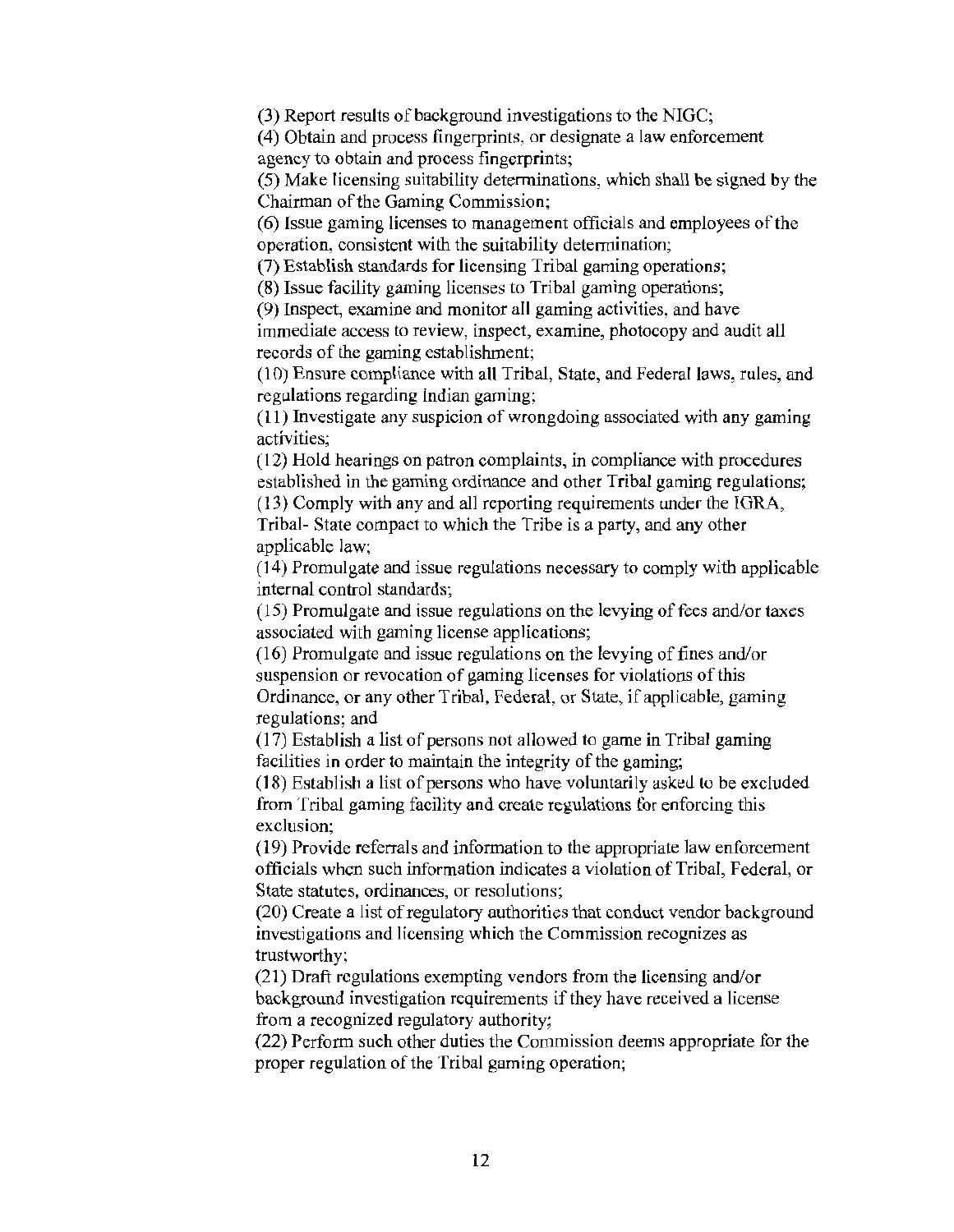(23) Promulgate such regulations and guidelines as it deems appropriate to implement the provisions of this Ordinance.

 $(g)$  The Gaming Commission shall ensure that all records and information obtained as a result of an employee background investigation shall remain confidential and shall not be disclosed to persons who are not directly involved in the licensing and employment processes. Information obtained during the course of an employee background investigation shall be disclosed to members of management, hwnan resource personnel or others employed by the tribal gaming operation on a need-to-know basis for actions taken in their official capacities.

This Section does not apply to requests for such information or records from any Tribal, Federal or State law enforcement or regulatory agency, or for the use of such information or records by the Commission and staff in the performance of their official duties.

(h) The independence of the Tribal Gaming Commission is essential to a wellregulated gaming operation. For that reason, Commissioners may only be removed from office by the Fort Independence Tribal Council prior to the expiration of their respective terms for neglect of duty, misconduct, malfeasance, or other acts that would render a commissioner unqualified for his/her position. Any allegations of neglect of duty, misconduct, malfeasance, or other acts that would render him or her unqualified for his/her position must be substantiated by a preponderance of the evidence. Commissioners will be given an opportunity to provide evidence rebutting the evidence for their proposed removal before the removal is considered. A vote of the Fort Independence Tribal Council on the validity of the removal shall be final and not subject to further appeal. A wrongful removal shall entitle the affected Commissioner to compensation for expenses incurred in *an* appeal and any pay withheld.

(i) A majority of the Commission shall constitute a quorum. The concurrence of a majority of the members appointed to the Commission shall be required for any final determination by the Commission. The Commission may act in its official capacity even if there are vacancies on the Commission.

G) Tribal Gaming Commissioners shall be compensated at a level determined by the General Council.

(k) The Commission shall keep a written record of all its meetings.

#### Section 110. Enforcement

(a) Jurisdiction: Except as provided in this Ordinance or the Compact, the Tribal Gaming Commission shall have jurisdiction over all violations of this Ordinance.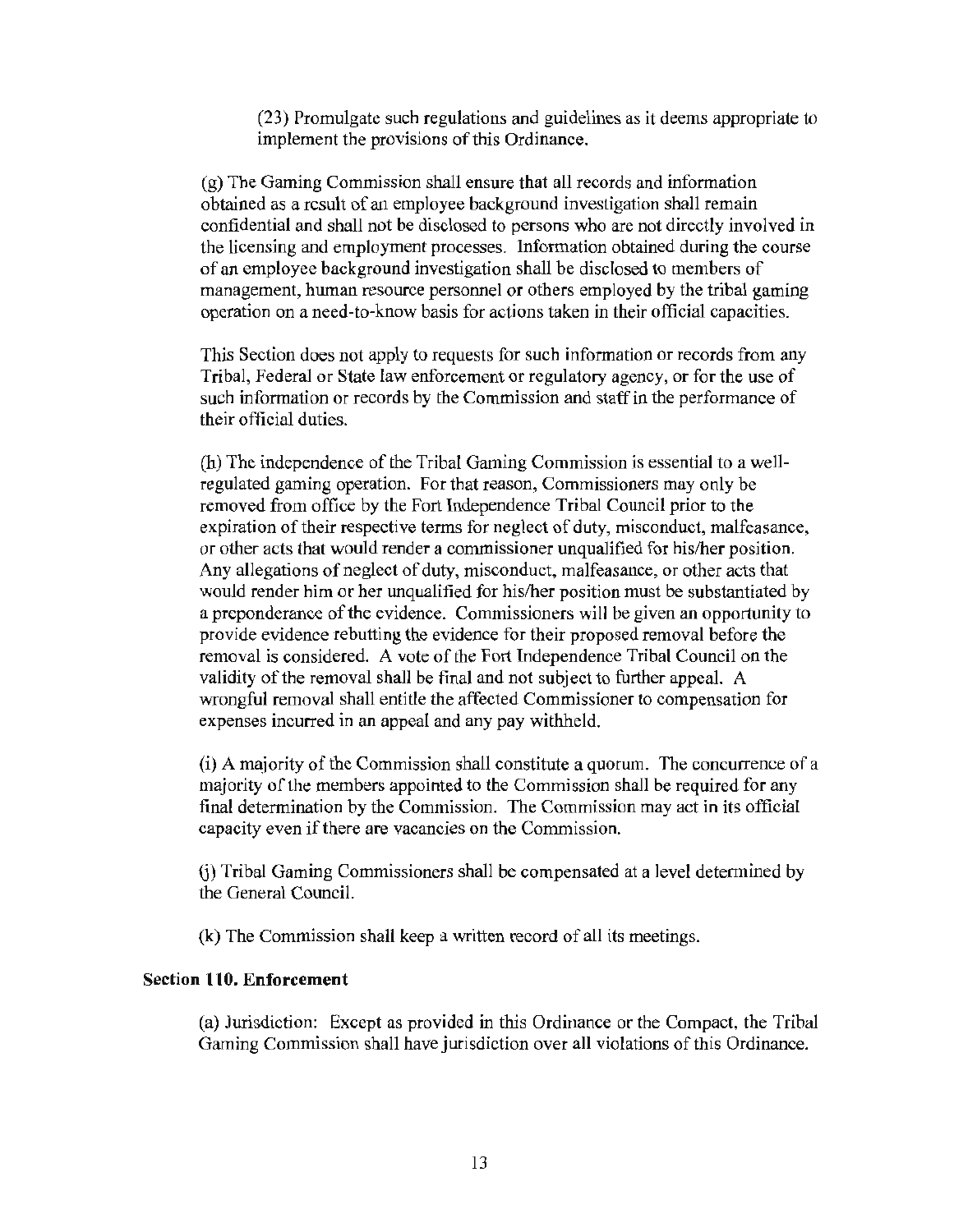(b) Compliance with Federal Standards for Tribal Gaming Facility Audits: The Tribe and the Tribal Gaming Commission shall conduct annual financial audits and "Agreed-Upon Procedure" audits of its gaming operations and submit such audits to the NIGC. The NIGC, in conducting such audits, may use its standard audit procedures and the worksheets/checklists set forth in 25 C.F.R. Part 542. The Tribe and the Tribal Gaming Commission will work with NIGC to develop a process for reporting requirements and addressing any non-compliance issues (if any) that may arise in the audit process.

(c) Prohibited Acts: In addition to other civil and criminal offenses provided for in this Ordinance, the following acts are prohibited by any Person and subject any violator to the civil or criminal penalties specified herein:

( l) Participating in any Gaming which is not authorized by this Ordinance.

(2) Knowingly making a false statement in connection with any Contract to participate in any Gaming Activity.

(3) Attempting to bribe any Person participating in any Gaming Activity. (4) Offering or accepting a loan, financing or other thing of value between a member of the Board of Commissioners or employee of the Tribal Gaming Commission and any Person participating in any Gaming Activity.

(5) Promoting or participating in any illegal Gaming Activity.

(6) Failing to keep sufficient books and records to substantiate receipts, disbursements and expenses incurred or paid from any Gaming Activity authorized pursuant to this Ordinance.

(7) Falsifying any books or records that relate to any transaction connected with any Gaming Activity pursuant to this Ordinance.

(8) Conducting or participating in any Gaming Activity, which results in Cheating.

(9) Allowing participation in Gaming Activity by or with an intoxicated or disorderly Player.

 $(10)$  Allowing or participating in the sale of liquor when such sale is prohibited by Tribal law.

( 11 ) Accepting consideration other than money, or chips for participation in any Gaming Activity.

 $(12)$  Using bogus or counterfeit chips or Charitable Gaming Tickets, or to substitute or use any cards, Charitable Gaming Tickets or Gaming equipment that has been marked or tampered with.

( 13) Employing or possessing any Cheating device or to facilitate Cheating in any Gaming Activity.

(14) Willfully using any fraudulent scheme or technique to change the odds of any Game of Chance.

( 15) Soliciting, directly or indirectly, or using inside information on the nature or status of any Gaming Activity for the benefit of an individual.

(16) Tampering with a Gaming Device, attempting to conspire to manipulate the outcome or the payoff of a Gaming Device, or otherwise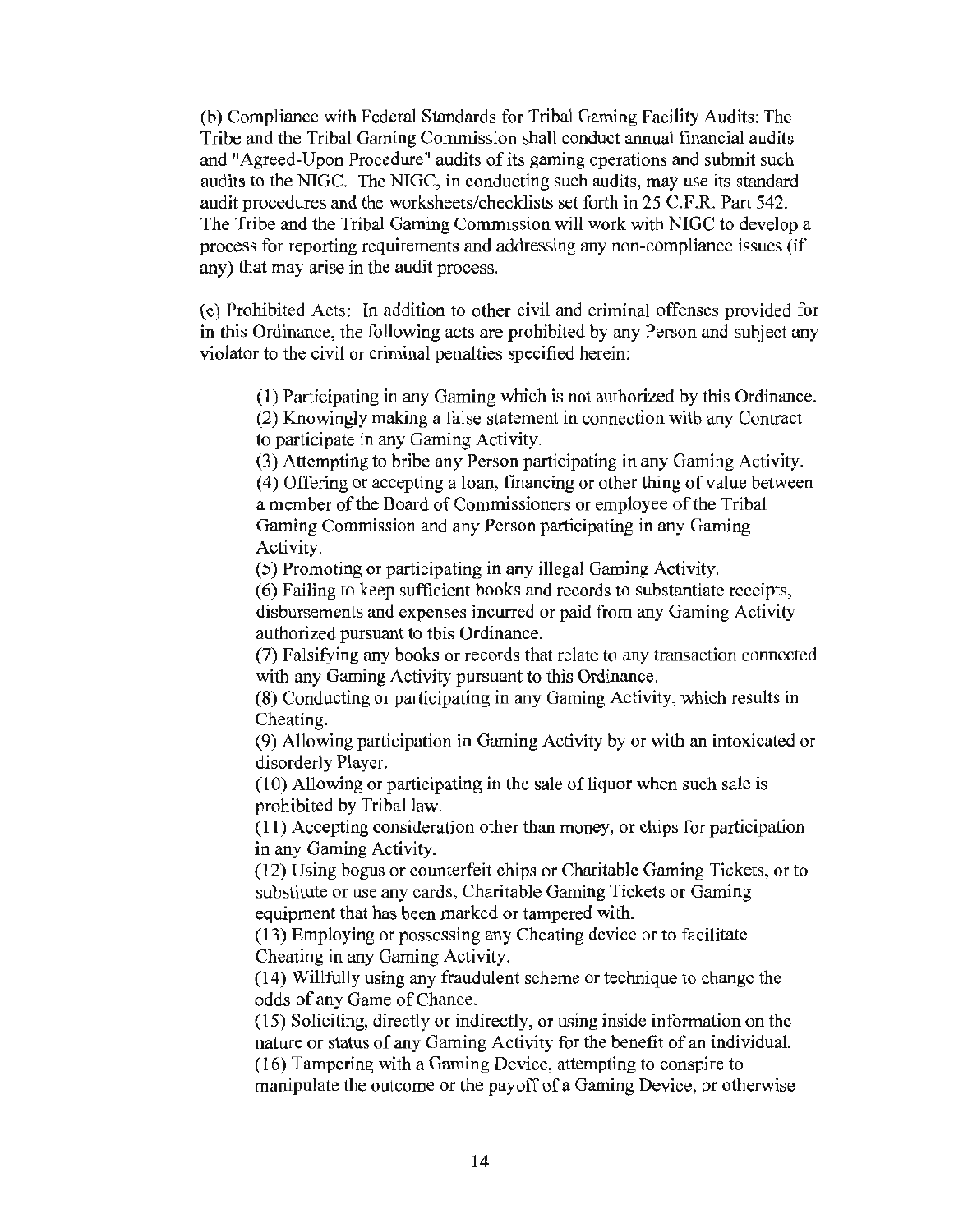unlawfully tampering with or interfering with the proper functioning of the machine.

(17) Alter or counterfeiting a Gaming license.

(18) Aiding, abetting, or conspiring with another Person knowingly or knowingly to cause any Person to violate any provision of this Ordinance or any rules and regulations adopted hereunder.

( 19) Operating, using or making available to the public any illegal Gaming Device, apparatus, material or equipment.

(20) Selling, holding out for sale or transporting into or out of the jurisdiction of the Tribe any illegal Gaming Device, apparatus, material or equipment.

(21) Assisting or allowing a Person who is under the age of Eighteen  $(18)$ to participate in a Gaming activity.

(22) Possessing any illegal narcotics or controlled substances on any licensed Gaming site.

(23) Stealing or attempting to steal funds or other items of value from any Gaming Facility or from the Tribal Gaming Commission.

(24) Employing any Person at a licensed Gaming Facility whom the Licensee knows has been convicted of a Gaming crime or a crime of fraud.

(d) Criminal Violation: Any Indian who violates or fails to comply with any provision of this Ordinance, or who fails or neglects to comply with any order, decision of the Tribal Gaming Commission, shall be charged and given due process pursuant to this Ordinance and the Gaming Regulations adopted by the Tribal Gaming Commission pursuant to this Ordinance. If such Indian is found to be guilty of a crime, he may be required to pay a fine not to exceed Five Thousand Dollars (\$5,000). Each day during which any such violation or failure to comply continues shall constitute a separate violation of this Ordinance.

(e) Civil Violation: Any non-Indian who violates or fails to comply with any provision of this Ordinance, or who fails or neglects to comply with any final order of the Tribal Gaming Commission, shall be charged and given due process pursuant to this Ordinance, and the Gaming Regulations adopted by the Tribal Gaming Commission pursuant to this Ordinance. lf the non-Indian is found liable, he may pay a civil fine not to exceed Five Thousand Dollars (\$5,000) for each violation thereof. Each day during which any such violation or failure to comply continues shall constitute a separate violation of this Ordinance. The amount of any such civil fine may be recovered in a civil action in an appropriate court of civil jurisdiction.

(f) Cumulative Fines: All civil fines accruing under this Ordinance shall be cumulative and a suit for the recovery of one fine shall not bar or affect the recovery of any other fine, or judgment, penalty, forfeiture or damages, nor bar the power of the Tribal Court to punish for contempt, nor bar any criminal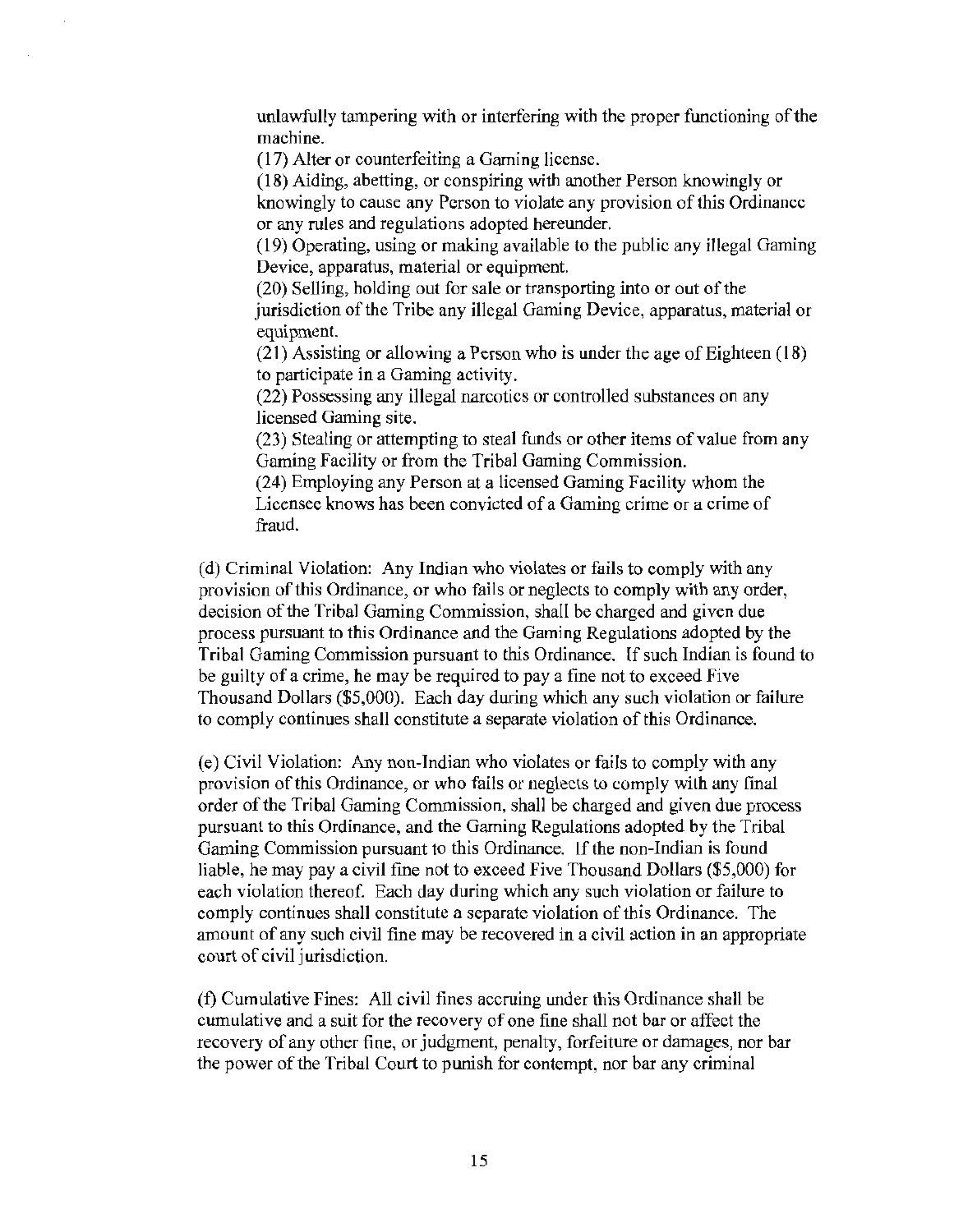prosecution against any officer, director, agent, or employee of any Licensee, or any other Person.

(g) Purpose of Civil Penalties: The civil fines imposed under this Ordinance are intended to be remedial and not punitive and are designed to compensate the Tribe for the damage done to the peace, security, economy and general welfare of the Tribe and the Rancheria, and to compensate the Tribe for costs incurred by the Tribe in enforcing this Ordinance. The civil fines under this Ordinance are also intended to encourage all people into complying with this Ordinance and Tribal Gaming Commission regulations and not to punish such people for violation of such laws and regulations.

(h) Civil Action for Penalties: In enforcing the civil infraction provisions of this Ordinance, the Tribal Gaming Commission shall proceed, in the name of the Tribe, against a Person for violation of such provision by civil complaint in any court of competent jurisdiction, or, if applicable, only in such other forums as the Tribe has agreed to by Contract. The Tribal Gaming Commission in such action shall have the burden of showing, by the preponderance of the evidence, that such Person violated the applicable provision of this Ordinance.

(i) Seizure and Forfeiture of Property: Property utilized in violation of this Ordinance shall be subject to seizure and forfeiture by order of the Board of Commissioners pursuant to such procedures and rules as the Board of Commissioners shall promulgate.

(j) Reporting of Offenders: The Tribal Gaming Commission, upon final conviction of any Person under this subsection, shall report the name of the Person convicted to the Tribal Council, State Gaming Board and NIGC.

#### Section **111.** Ethics

(a) The Tribe recognizes that the duties of the Gaming Board of Directors and the Tribal Gaming Commission include making important decisions on highly sensitive issues. As such, the Tribe has determined that the Board of Directors and the Gaming Commission shall be held to extremely high ethical standards. Prior to taking their positions on the Board and the Commission (Members), the Members shall agree to be bound by the following principles:

(1) Members shall not hold financial interests that conflict with the conscientious performance of their duties as managers and regulators. (2) Members shall not engage in financial transactions using nonpublic information or allow the improper use of such information by others on their behalf to further any private interest.

(3) Members shall not solicit or accept any gift or other item of monetary value, including complimentary items or services (see Section 112, below), from any person or entity seeking official action or inaction from,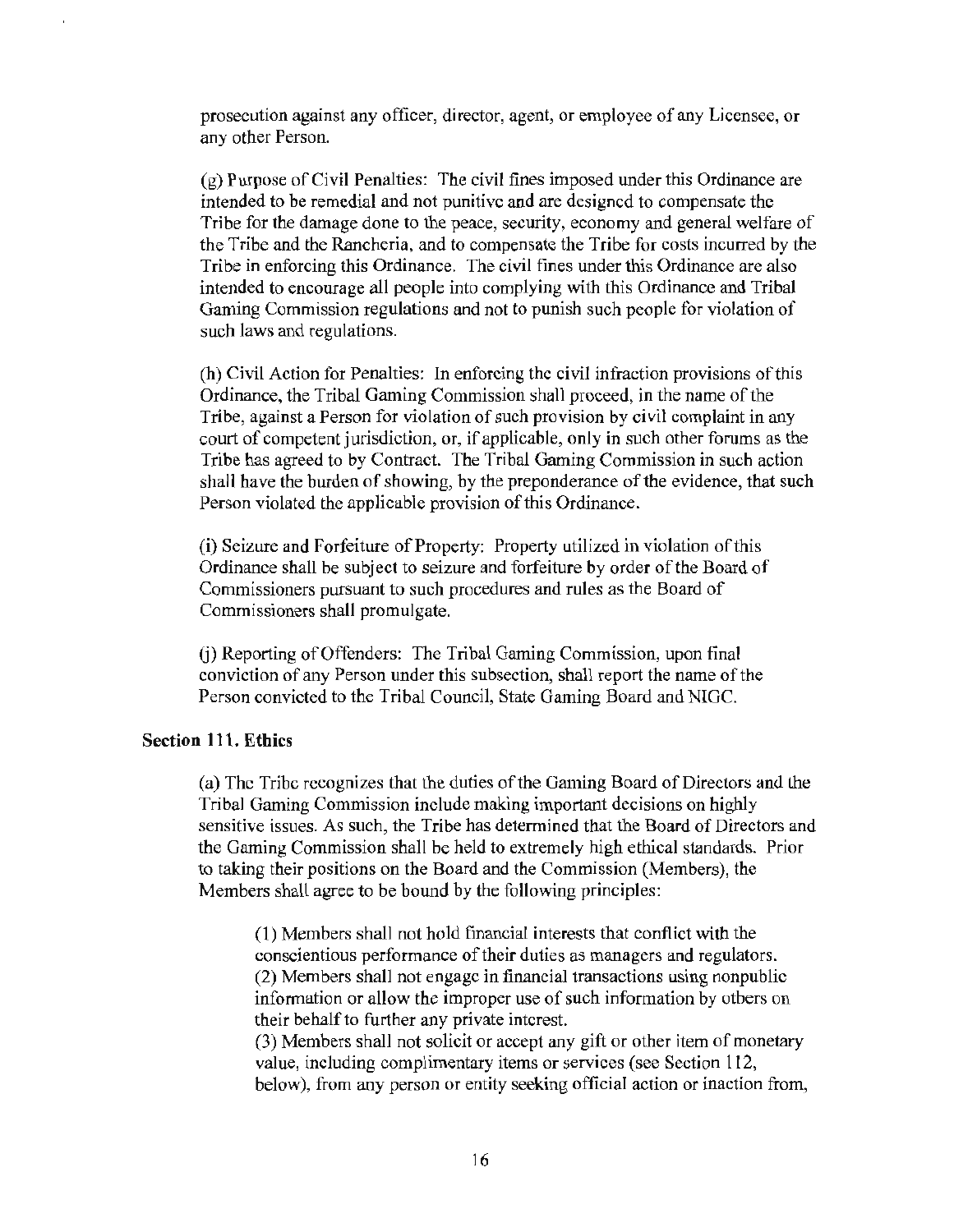doing business with, or conducting activities regulated by the member's organization, or whose interests may be substantially affected by the performance or nonperformance of the Members' duties.

( 4) Members shall make no unauthorized commitments or promises of any kind purporting to bind the Tribe.

(5) Members shall not use their positions for private gain.

(6) Members shall act impartially, in accordance with all relevant Tribal, Federal, and State laws (where applicable), and shall not give preferential treatment to any private organization or individual, including to any persons related to Members.

(7) Members shall ensure that Tribal property and gaming assets shall be properly segregated and safeguarded, and that such property and assets shall not be used for unauthorized activities.

(8) Per Capita distributions, if any, are not considered financial interests that would conflict with the conscientious performance of duty by a manager or regulator.

(9) Members shall not engage in outside employment or activities, including seeking or negotiating for future employment, which conflict with their official duties and responsibilities.

(10) Members shall disclose waste, fraud, abuse, and conuption to appropriate authorities.

(11) Members shall endeavor to avoid any actions creating the appearance that they are violating the law or the ethical standards listed herein. (12) Members shall disclose any real or apparent financial or personal conflicts. If there is a real conflict or the appearance of one, the member shall not take part in any decision related to the conflict.

#### Section 112. Complimentary Items

(a) The use of complimentary items shall be governed by regulations established by the Tribal Gaming Commission.

(b) No Key Employee, Primary Management Official, Tribal Council member, member of the Gaming Board of Directors or Tribal Gaming Commission, or any person directly related to or sharing a residence with the persons, shall be authorized to receive complimentary items other than food and beverages valued at under five dollars, or, if at a public event held at the gaming facility, the free food and beverages offered to the general public.

( c) Complimentary Items shall be included in the annual budget for the gaming operation, with maximum limits specified, and shall be subject to approval by the Tribal Council.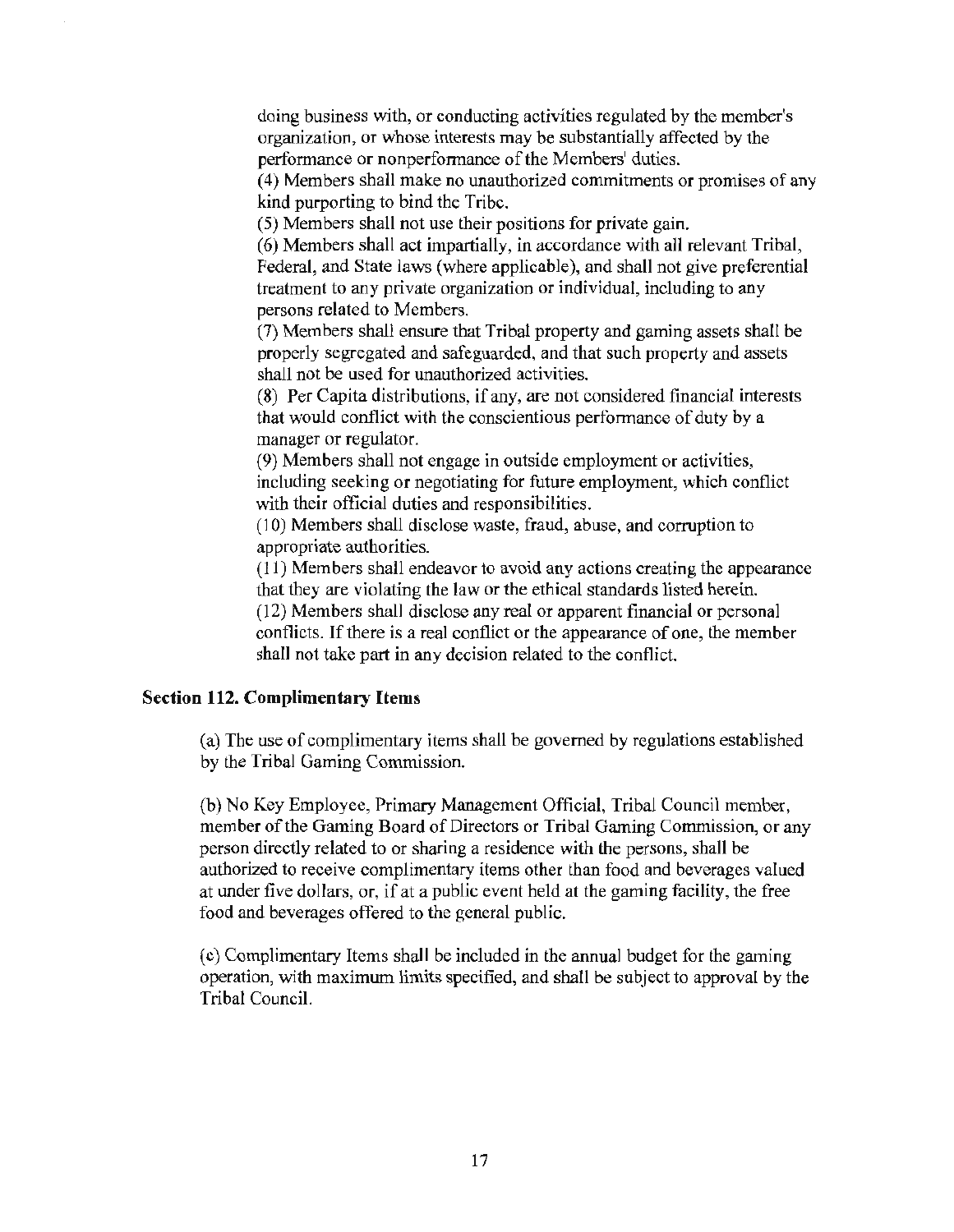#### Section 113. Audit

(a) The Tribe shall cause an annual outside independent audit of gaming operations to be conducted, and shalJ submit the resulting audit reports to the National Indian Gaming Commission.

(b) All gaming related contracts that result in the purchase of supplies, services, or concessions in excess of \$25,000.00 annually, except contracts for professional legal and accounting services, shall be specifically included within the scope of the audit that is described in subsection (a) above.

# Section 114. Environment and Public Health and Safety

(a) Gaming facilities shall be constructed, maintained and operated in a manner that adequately protects the environment and the public health and safety;

(b) The Fort Independence Tribal Council shall adopt standards that assure adequate protection of the environment and the public health and safety.

# Section 115. Patron Dispute Resolutions

Patrons who have complaints against the gaming establishment shall have as their sole remedy the right to file a petition for relief with the Tribal Gaming Commission. Complaints shall be submitted in writing, and at the discretion of the Commission, the petitioner may be allowed to present evidence. The Gaming Commission shall hold a hearing within 30 days of receipt of petitioner's complaint. Petitioner may have counsel present at such hearing. The Commission shall render a decision in a timely fashion and all such decisions will be final when issued. Any patron complaint must be submitted to the Commission within thirty (30) days of the incident giving rise to the complaint. All claims by patrons shall be limited to a maximum recovery of \$500.00 per occurrence, and a cumulative limit of\$1,500.00 per patron in any twelve (12) month period, except disputes relating to a patron's entitlement to a game prize, which shall be limited to the amount of such prize. The Commission's decision shall constitute the complainant's final remedy.

# Section 116. Facility Licenses

(a) The Tribal Gaming Commission shall issue a separate license to each place, facility, or location on Indian lands where Class II and/or Class III gaming is conducted under this ordinance.

(b) The Tribal Gaming Commission shall issue a separate license to each place, facility, or location on Indian lands where Class II and/or Class III gaming is conducted under this ordinance once every 3 years The Tribal Gaming Commission shall specify the form, conditions and content for the application for such licenses, which shall be submitted by the chief management official of the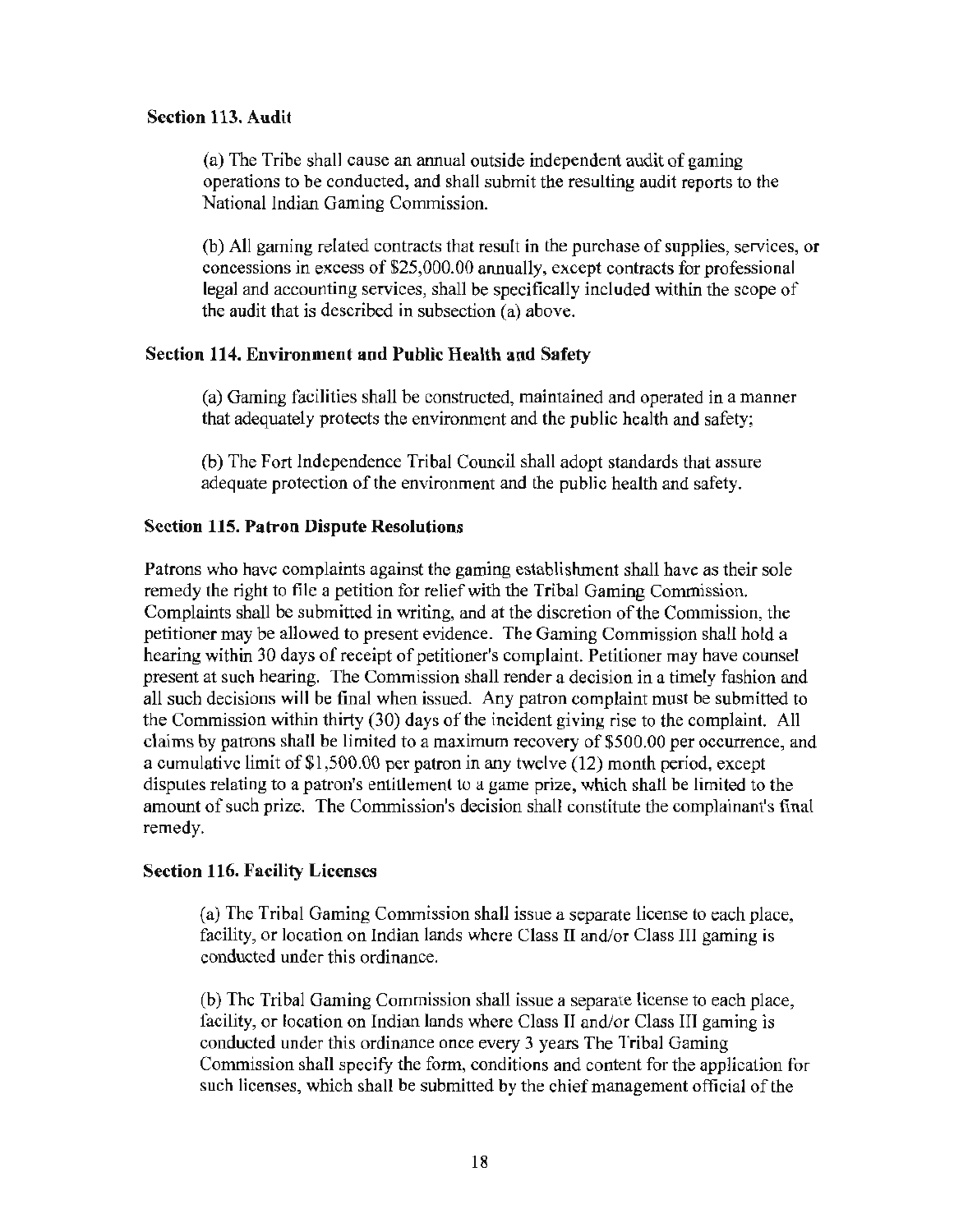facility, and the initial application shall include a legal description of the lands whereon the facility is located, and a certification that said premises constitute "Indian lands" as specified in the Indian Gaming Regulatory Act, and shall identify the environmental, health, and public safety standards with which the facility must comply, and a certification that the facility is in compliance therewith each subsequent application for the renewal of such facility license shall identify any changes or additions to said legal description and applicable environmental, health and safety standards, and include current certifications of compliance therewith. The Tribal Gaming Commission shall only issue such licenses if the applications include the required information and certifications and such further conditions as the Tribal Gaming Commission shall have specified.

#### Section 117. Agent for Service of Process

The Tribe hereby designates the Tribal Chairman as agent for service of process, who may be contacted at:

P.O. Box 67 Independence, CA 93526

#### Section 118. Compliance with Federal Law

The Tribe will comply with all applicable federal law, including the Bank Secrecy Act, 31 U.S.C. *§* 5311 et seq.

#### Section 119. Repealed

To the extent that they are inconsistent with this ordinance, all prior gaming ordinances are hereby repealed.

#### Section 120. Tribal Access to Financial Information

A copy of the Tribal gaming operation annual audit will be made available for review, upon request by any tribal member to:

The Business Committee of the Fort Independence Indian Community of the Paiute Indians of Fort Independence, California P.O. Box 67 Independence, CA 93526

#### Section 201. Licenses for Key Employees and Primary Management Officials

The Tribe shall ensure that the policies and procedures set out in this section are implemented with respect to key employees and primary management officials employed at any gaming enterprise operated on Indian lands. The Tribe will issue licenses and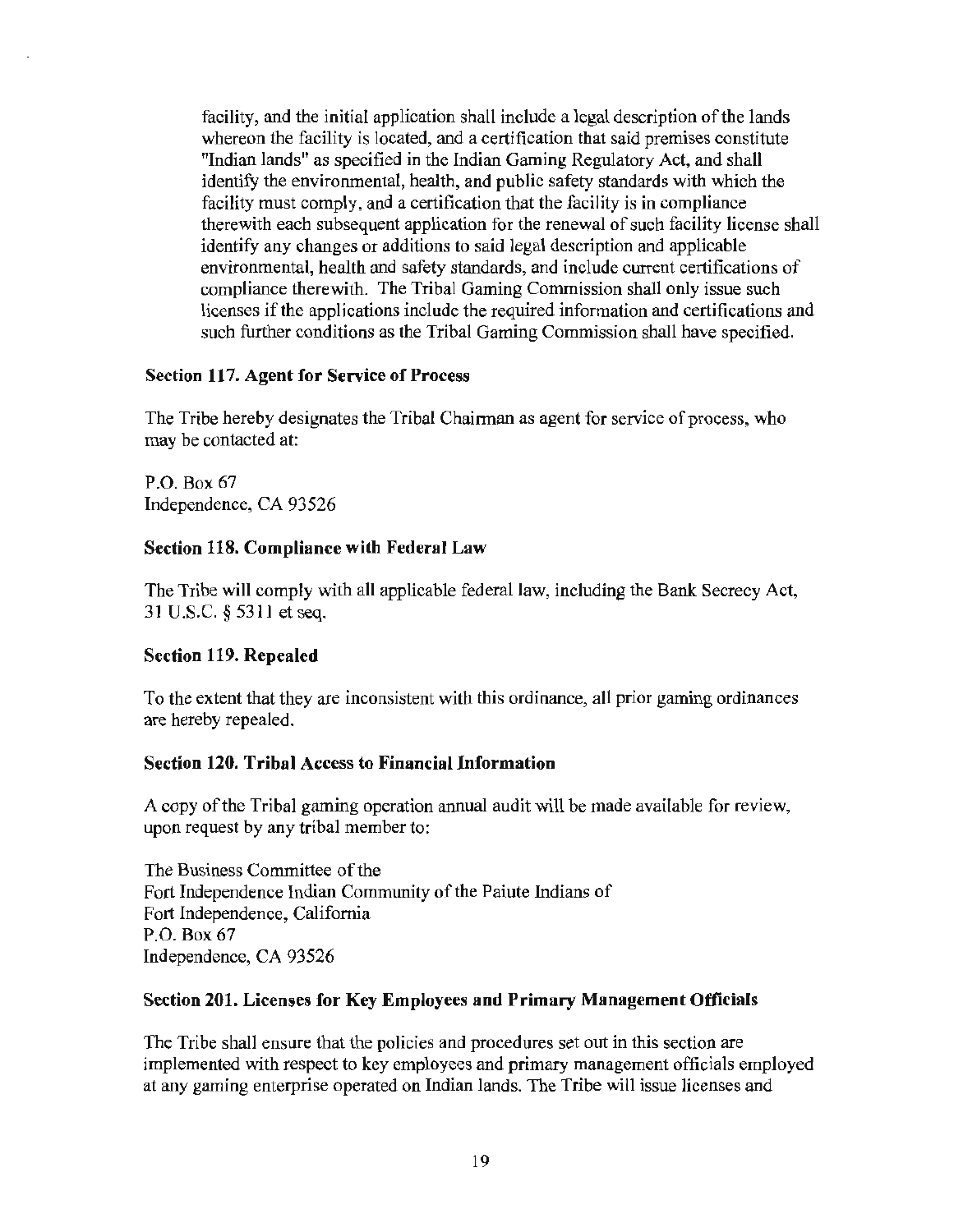perfonn background investigations on such key employees and primary management officials according to requirements at least as stringent as 25 C.F.R. Parts 556 and 558.

#### **Section 202. License Application Forms**

(a) The following notice shall be placed on the application fonn for a key employee or a primary management official:

In compliance with the Privacy Act of 1974, the following information is provided: Solicitation of the information on this form is authorized by 25 U.S.C. §§ 2701 et seq. The purpose of the requested information is to detennine the eligibility of individuals to be granted a gaming license. The information will be used by the Tribal gaming regulatory authorities and by the National Indian Gaming Commission members and staff who have need for the information in the performance of their official duties. The information may be disclosed by the Tribe or the NIGC to appropriate Federal, Tribal, State, local, or foreign law enforcement and regulatory agencies when relevant to civil, criminal or regulatory investigations or prosecutions or when pursuant to a requirement by a tribe or the NIGC in connection with the issuance, denial, or revocation of a gaming license, or investigations of activities while associated with a tribe or a gaming operation. Failure to consent to the disclosures indicated in this notice will result in a tribe being unable to license you for a primary management official or key employee position.

The disclosure of your Social Security Number (SSN) is voluntary. However, failure to supply a SSN may result in errors in processing your application.

(b) The following additional notice shall be placed on the application fonn for a key employee or a primary official before it is filled out by an applicant:

A false statement on any part of your application may be grounds for denying a license or the suspension or revocation of a license. Also, you may be punished by fine or imprisonment. (U.S. Code, Title 18, section 1001)

(c) The Commission shall notify in writing existing key employees and primary management officials who have not completed an application containing the notices set forth above that they shall either:

(I) Complete a new application form that contains both the Privacy Act and false statement notices; or

(2) Sign a statement that contains the Privacy Act and false statement notices and consent to the routine uses described in that notice.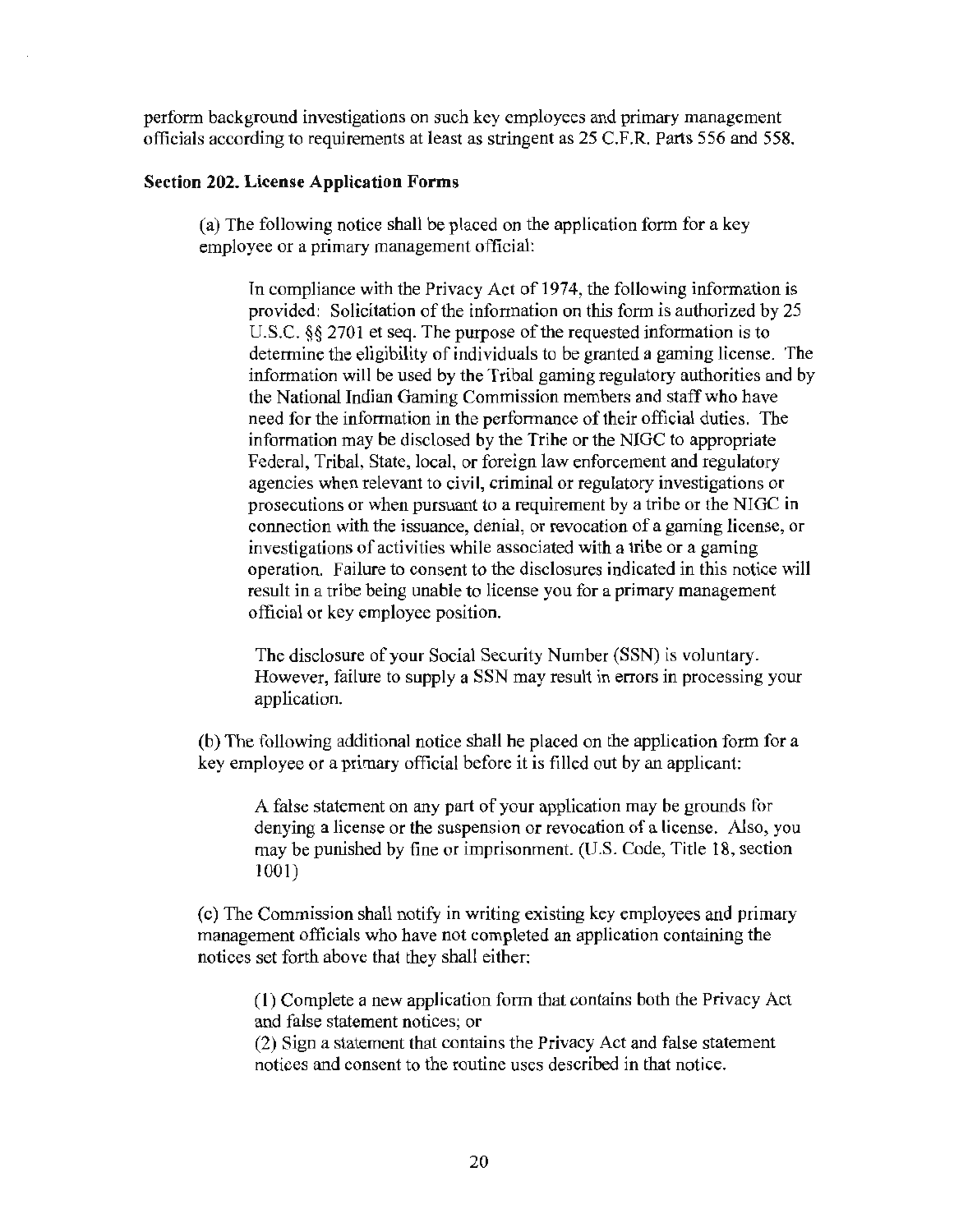#### Section 203. License Fees

The Tribe may charge a license fee, to be set by the Tribal Gaming Commission, to cover its expenses in investigating and licensing Key Employees and Primary Management Officials of the gaming operation.

#### Section 204. Fingerprints

Each applicant for a Key Employee or Primary Management Official shall be required to have fingerprints taken as part of the application procedure. Fingerprints shall be taken by Inyo County Sheriff's Department or the Fort Independence Gaming Commission. Fingerprints will then be forwarded to the NIGC for processing through the FBI and NCIC to determine the applicant's criminal history, if any.

#### Section 205. Background Investigations

(a) The Tribal Gaming Commission is responsible for conducting background investigations and suitability determinations.

(b) The Tribal Gaming Commission shall request from each primary management official and from each key employee all of the following information:

(1) Full name, other names used (oral or written), social security  $number(s)$ , birth date, place of birth, citizenship, gender, all languages (spoken or written);

(2) Currently and for the previous 5 years: business and employment positions held, ownership interests in those businesses, business and residence addresses, and drivers license numbers;

(3) The names and current addresses of at least three personal references, including one personal reference who was acquainted with the applicant during each period of residence listed under paragraph  $(b)(2)$  of this section;

(4) Current business and residence telephone numbers, and all cell phone numbers;

(5) A description of any existing and previous business relationships with other Indian Tribes, including ownership interests in those businesses; (6) A description of any existing and previous business relationships with the gaming industry generally, including ownership interests in those businesses;

(7) The name and address of any licensing or regulatory agency with which the person has filed an application for a license or permit related to gaming, whether or not such license or permit was granted;

(8) For each felony, crime of moral turpitude, theft related offense for which there was an ongoing prosecution or a conviction at any time, the charge, the name and address of the court involved, and the date and disposition if any;

(9) For each misdemeanor conviction or ongoing misdemeanor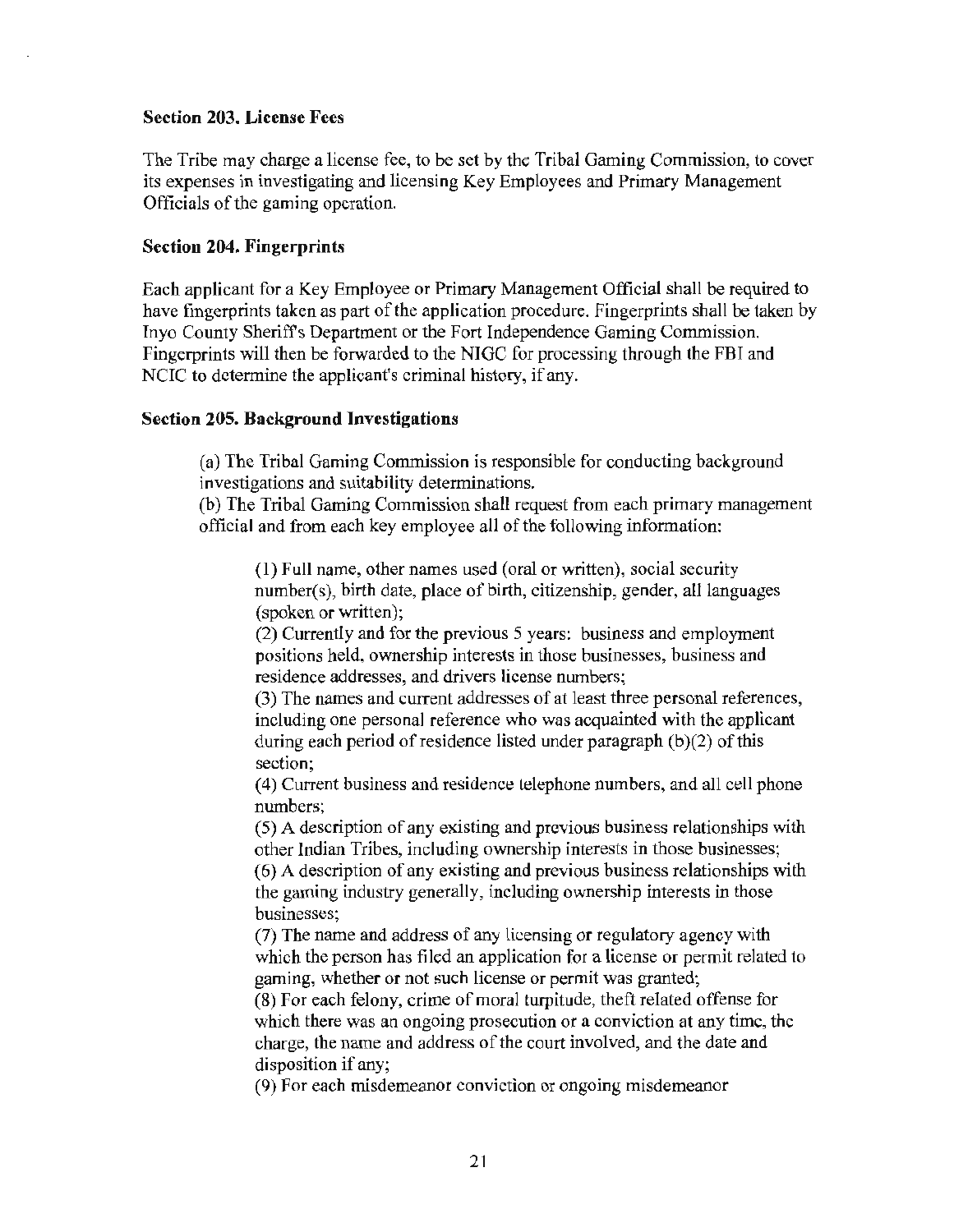prosecution (excluding minor traffic violations), and/or bankruptcy filed within 10 years of the date of the application, the name and address of the court involved and the date and disposition, if any;

 $(10)$  For each criminal charge (excluding minor traffic charges), whether or not there is a conviction, if such criminal charge is within 10 years of the date of the application and is not otherwise listed pursuant to paragraph  $(b)(8)$  or  $(b)(9)$  of this section, the criminal charge, the name and address of the court involved and the date and disposition if any; ( 11) The name and address of any licensing or regulatory agency with which the person has filed an application for an occupational license or permit, whether or not such license or permit was granted;

(12) A photograph taken within the last year;

(13) Fingerprints obtained in accordance with Section 204; and

(14) Any other information the Tribe deems relevant.

(c) When a primary management official or key employee is employed by the Tribe, a complete application file, containing all the information listed in Section  $205(b)$ , shall be maintained.

# Section 206. Procedures for Conducting a Background Check on Applicants

(a) As part of its review procedure, the Commission or its agent shall employ or engage a private investigator to conduct a background investigation on each applicant sufficient to allow the Gaming Commission to make an eligibility determination under section 207 below. The investigator shall:

(1) Verify the applicant's identity through items such as a social security card, drivers license, birth certificate, or passport;

(2) Contact each personal and business reference provided in the License Application, when possible;

(3) Obtain a personal credit check;

(4) Conduct a civil history check;

(5) Conduct a criminal history check via the submission of the applicant's fingerprints to the NIGC, and further obtain information from the appropriate court regarding past felony and/or misdemeanor convictions and criminal charges within the last ten years;

(6) Inquire into any previous or existing business relationships with the gaming industry and Indian tribes by contacting the entities or tribes; (7) Verify the applicant's history and status with any licensing agency by contacting the agency; and

(8) Take other appropriate steps to verify the accuracy of the information, focusing on problem areas noted.

(b) The investigator shall create an investigative report noting the steps taken, information gained, potential problem areas, and disqualifying information.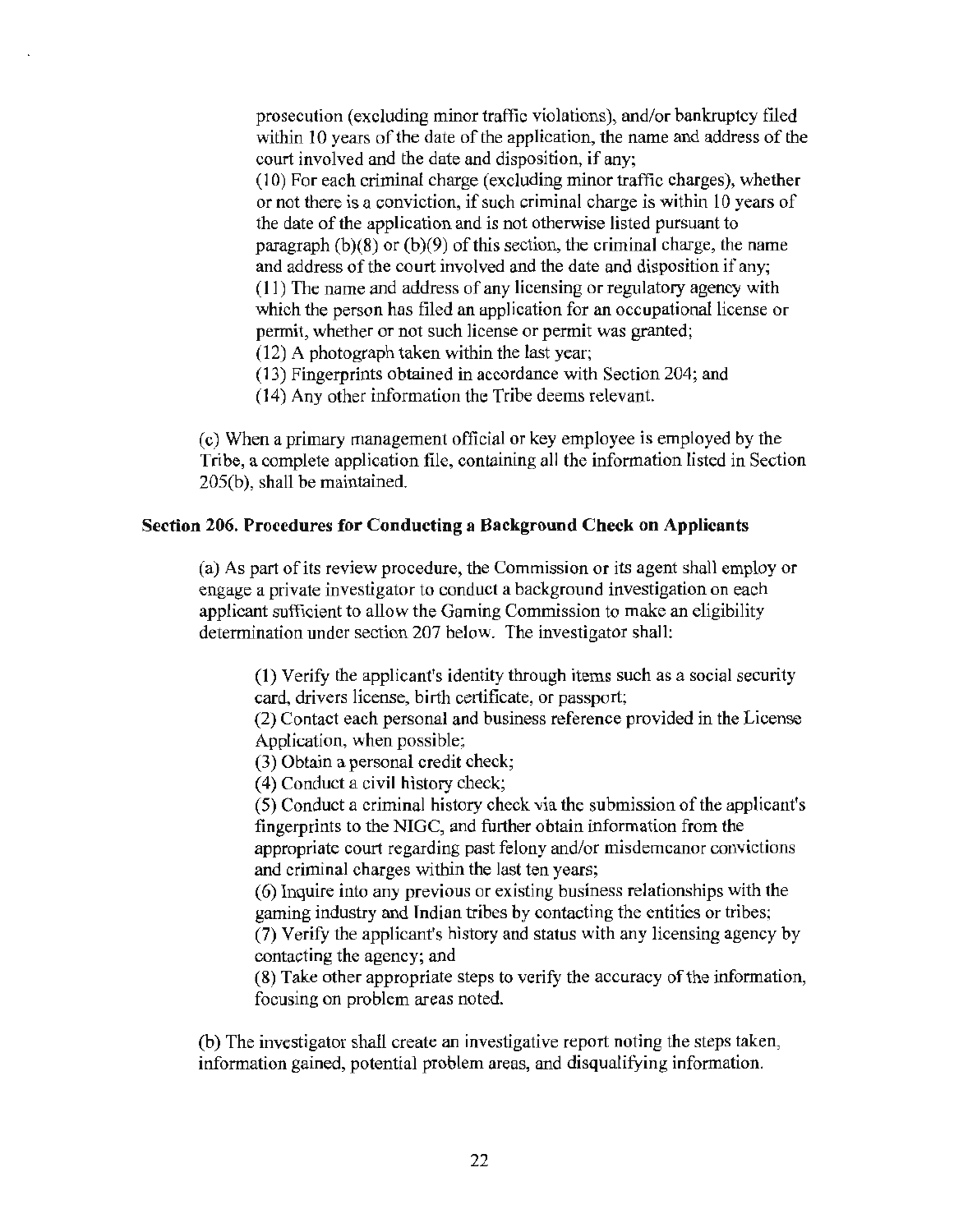(c) The Gaming Commission and its investigator shall promise to keep confidential the identity of each person interviewed in the course of the investigation and shall not be disclosed to any persons who are not directly involved in the licensing and employment processes, other than disclosure as required under Federal, Tribal, or State law.

#### Section 207. Eligibility Determination

(a) Before a license is issued to a primary management official or key employee, the Tribal Gaming Commission shall review a person's prior activities, criminal record, if any, and reputation, habits and associations and make a finding concerning the eligibility of a key employee or primary management official for a gaming license.

(b) lfthe Tribal Gaming Commission determines that licensing of the person poses a threat to the public interest or to the effective regulation of gaming, or creates or enhances dangers of unsuitable, unfair, or illegal practices and methods and activities in the conduct of gaming or has any convictions listed in Section 108 (b), the tribal gaming operation shall not license that person in a key employee or primary management official position.

# Section 208. Procedures for Forwarding Reports for Key Employees and Primary Management Officials to the National Indian Gaming Commission

(a) When a key employee or primary management official is employed to work at a gaming operation authorized by this ordinance, the Commission shall conduct a background investigation, forward the report to the NIGC pursuant to section 209, and make an eligibility determination pursuant to section 207.

(b) The gaming operation shall not employ as a key employee or primary management official a person who does not have a license after 90 days.

#### Section 209. Report to the National Indian Gaming Commission

(a) Before issuing a license to a primary management official or key employee, the Tribal Gaming Commission shall prepare an investigative report on each background investigation and notice of results for the National Indian Gaming Commission.

- (1) An investigative report shall include all of the following:
	- (A) Steps taken in conducting a background investigation;
	- (R) Results obtained;
	- (C) Conclusions reached; and
	- (D) The bases for those conclusions.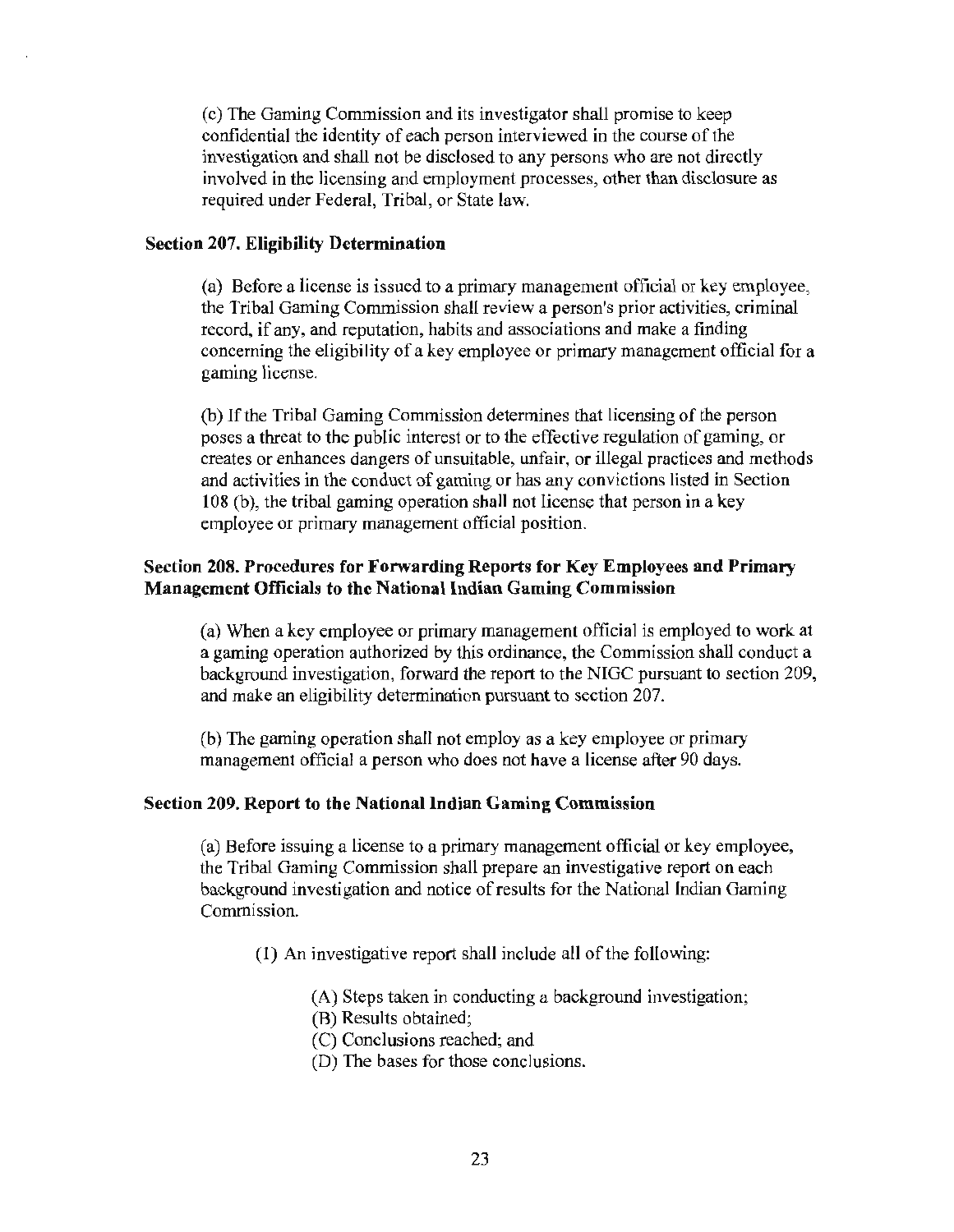(2) The notice of results shall include:

(A) The applicant's name, date of birth, and social security number;

(B) The date on which the applicant began, or will begin, working as a primary management official or key employee;

(C) A summary of the information presented in the investigative report, including:

> (i) licenses that have previously been denied; (ii) gaming licenses that have been revoked, even if

subsequently reinstated;

(iii) every known criminal charge brought against the applicant within the last 10 years of the date of the application; and

(iv) every felony offense of which the applicant has been convicted or any ongoing prosecution; and

(D) A copy of the eligibility determination made in accordance with Section 207.

(b) The Commission shall forward the notice of results to the National Indian Gaming Commission within 60 days after an employee begins work and before a license is issued.

( c) If a license is not issued to an applicant, the Tribal Gaming Commission:

(l) Shall notify the NIGC; and

(2) Shall forward copies of its eligibility determination and notice of results to the NIGC for inclusion in the Indian Gaming Individuals Records System.

(d) With respect to all employees, and in particular key employees and primary management officials, the Tribal Gaming Commission shall retain applications for licensing, investigative reports and eligibility determinations for inspection by the Chairman of the NIGC or his or her designee for no less than three (3) years from the date of termination of employment.

#### Section 210. Granting a Gaming License

(a) All primary management officials and key employees of the gaming operation must have a gaming license issued by the Tribe.

(b) A license may be issued by the Tribal Gaming Commission to a primary management official or key employee applicant after submitting the notice of results of the applicant's background investigation of the NIGC as required by Section 209.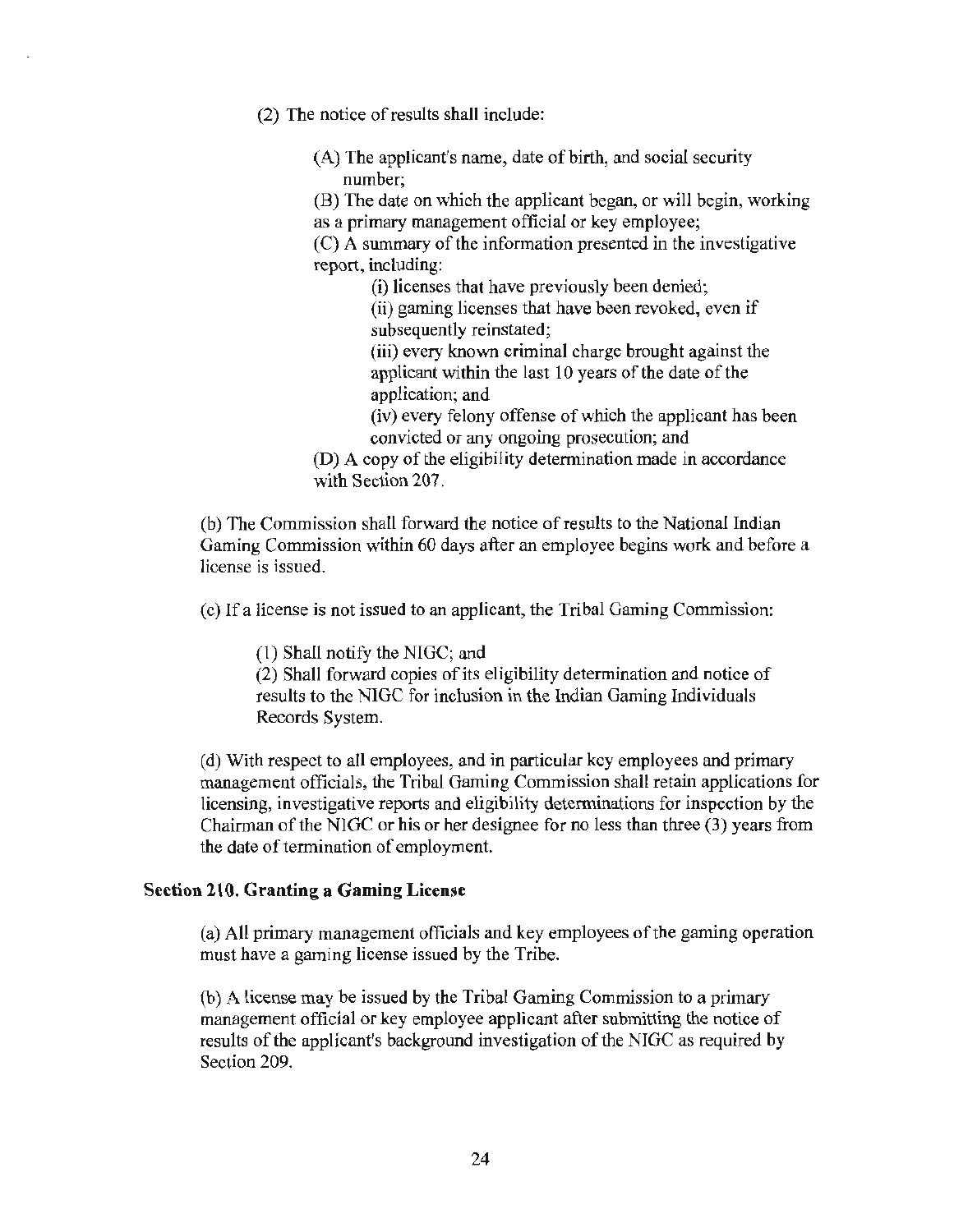(c) The Tribal Gaming Commission must reconsider a license application for a primary management official or key employee if it receives a statement of itemized objections to issuing such a license from the NIGC, and those objections are received within 30 days of the NIGC receiving a notice of results of the applicant's background investigation. The Tribal Gaming Commission shall take the NIGC's objections into account when reconsidering a license application. If the Tribe has issued the license before receiving the Commission's statement of objections, notice and hearing shall be provided to the licensee as provided by 25 C.F.R. *§* 558.4.

(d) The Tribe shall make the final decision whether to issue a license to such applicant and shall provide notice of license issuance to the NIGC within 30 days of issuance.

#### Section 211. License Suspension

(a) If, after the issuance of a gaming license, the Tribal Gaming Commission receives from the National Indian Gaming Commission reliable information indicating that a key employee or a primary management official is not eligible for employment, the Tribal Gaming Commission shall suspend such license and shall notify in writing the licensee of the suspension and the proposed revocation.

(b) The Tribal Gaming Commission shall notify the licensee of a time and a place for a hearing on the proposed revocation of a license, regardless of the basis for the revocation.

( c) After a revocation hearing, the Tribal Gaming Commission shall decide to revoke or to reinstate a gaming license. The Commission shall notify the NIGC within 45 days of receiving notice from the NIGC pursuant to paragraph (a) of this section.

( d) A right to hearing shall vest only upon receipt of a license granted under an ordinance approved by the NIGC Chair.

#### Section 212. Employee Appeal Process

(a) All employee disputes shall be documented and handled by the appropriate supervisor. If the dispute is not resolved, then the following shall take place:

- ( 1) The employee shall ask for a determination from the Board of Directors to satisfy this dispute. If the outcome is unsatisfactory to the employee, then they shall refer to Section 212 (a) (2).
- (2) After exhausting the preceding remedies from the Board of Directors, the employee shall ask for a determination from the Business Committee to satisfy the dispute. If the outcome is unsatisfactory to the employee, then they shall refer to Section 212 (a) (3).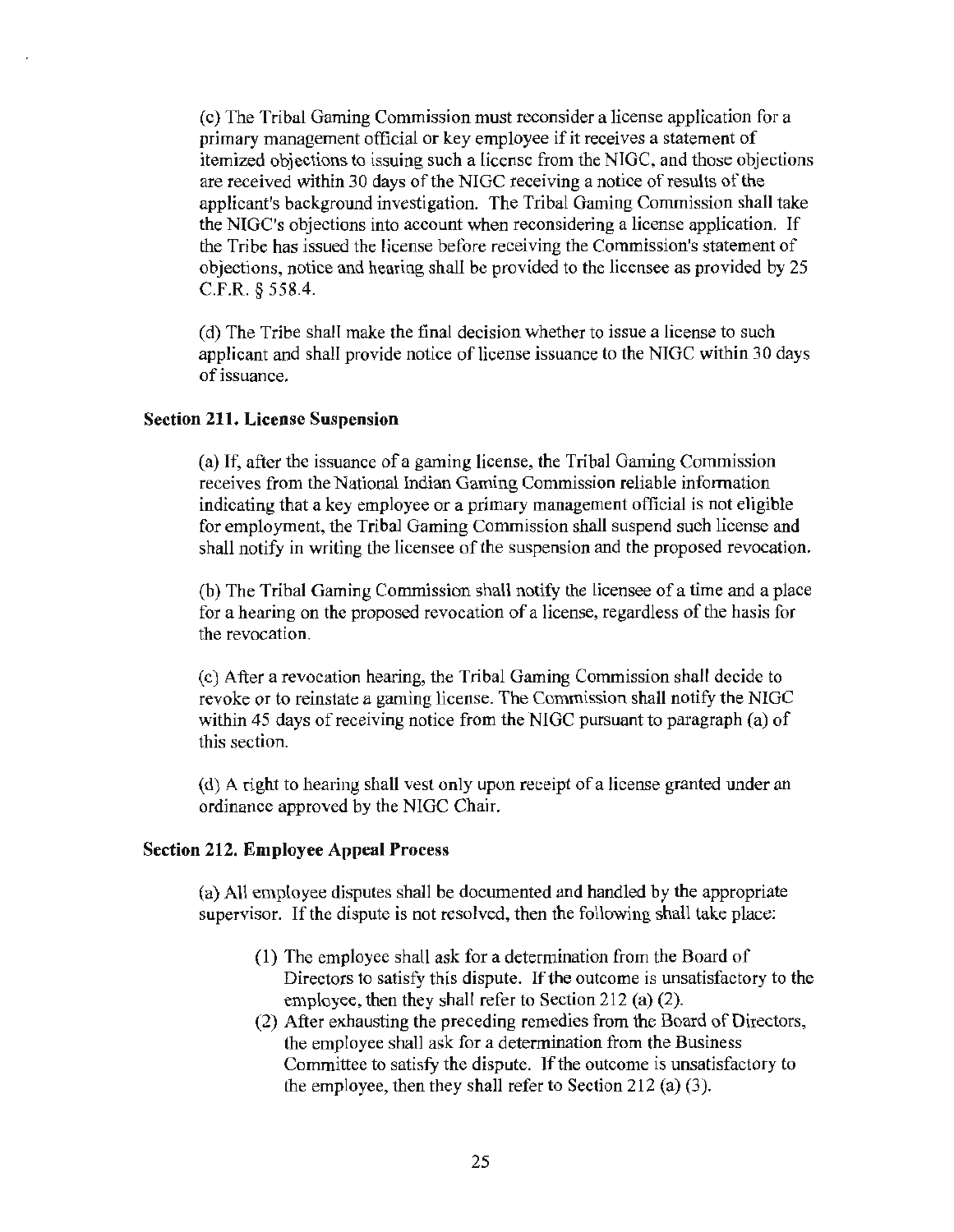(3) After exhausting the preceding remedies from the Business Committee, the employee shall ask for a determination from the General Council to satisfy the dispute. The General Council shall have the final say as to the disposition of this dispute.

#### Section 301. Licenses for Vendors

(a) Vendors of gaming services or supplies with a value of \$25,000 or more annually must have a vendor license from the Tribal Gaming Commission in order to transact business with the Tribal gaming operation. Contracts for professional legal and accounting services are excluded from this section.

(b) Gaming vendors are vendors who provide gaming supplies and services, including cash-related services.

(c) Non-gaming vendors provide services that do not have the ability to impact the integrity of the Tribal gaming operations, such as media advertising, facility maintenance workers, linen and laundry services, and food and beverage suppliers. The Tribal Gaming Commission shall create a regulation detailing which vendors fall into this category and shall maintain a register of the nongaming vendors that it licenses. The regulation may exempt from licensing requirements non-gaming vendors who: l) are a Tribal, Local, State, or Federal government agencies; 2) are regulated by the State of California or the Tribe; or 3) will provide goods of insubstantial or insignificant amounts or quantities if the Tribal Gaming Commission determines that licensing of the vendor is not necessary to protect the public interest.

#### Section 302. Submission of a Vendor License Application

In order to obtain a gaming vendor license, the business must complete a vendor application and submit to background checks of itself and its principals. Principals of a business include its officers, directors, management, owners, partners, non-institutional stockholders that either own 10% or more of the stock or are the 10 largest stockholders, and the on-site supervisor or manager under the agreement with the Tribe, if applicable.

#### Section 303. Contents of the Vendor License Application

(a) Applications for gaming vendor licenses must include the following:

(1) Name of business, business address, business phone, federal tax ID number (or SSN if a sole proprietorship), main oflice address if different from business address, any other names the applicant has done business under, type of service applicant will provide;

(2) Whether the applicant is a partnership, corporation, limited liability company, sole proprietorship, or other entity;

(3) If the applicant is a corporation, the state of incorporation, and the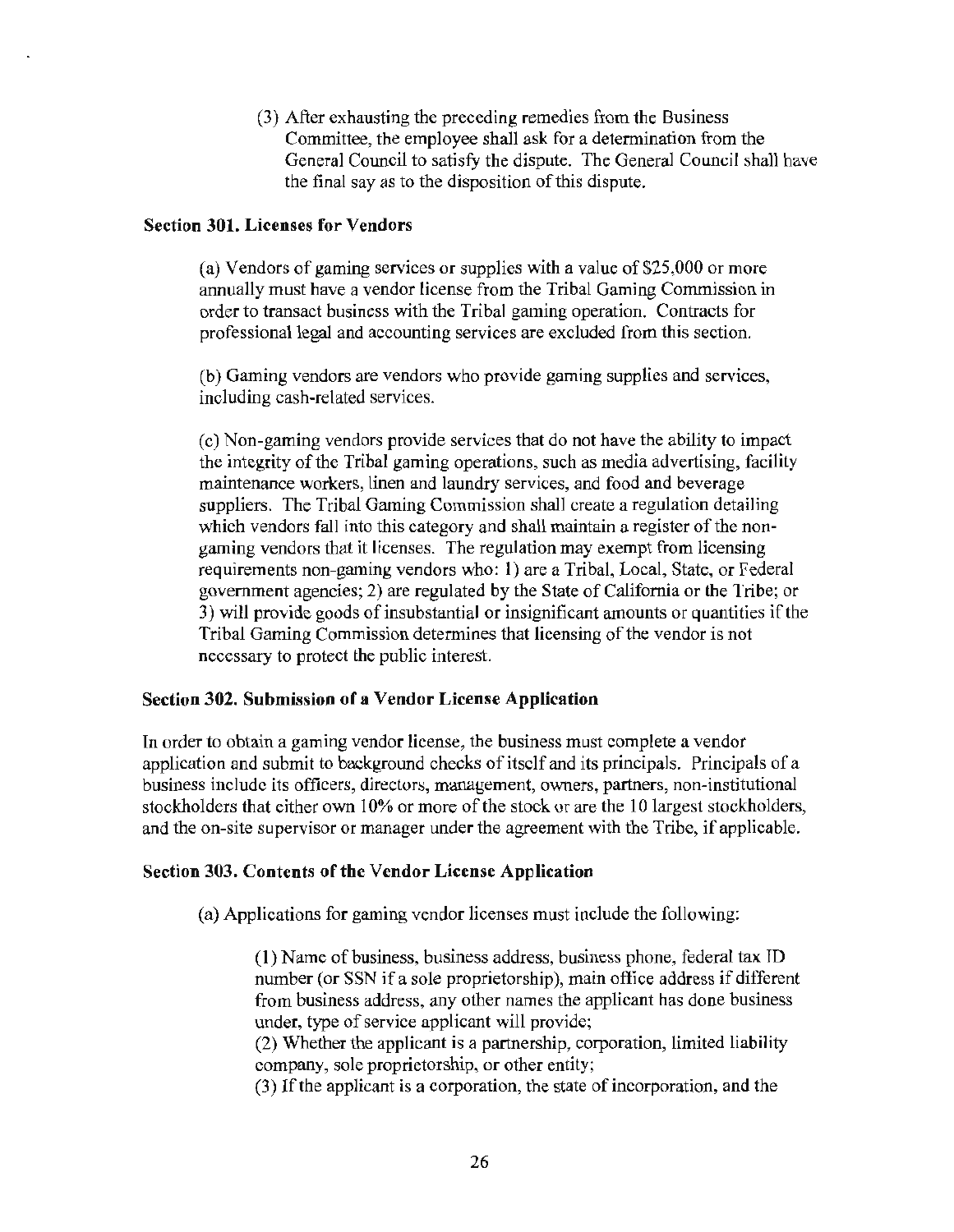qualification to do business in the State of California if the gaming operation is in a different State than the State of incorporation.

( 4) Trade name, other names ever used, names of any wholly owned subsidiaries or other businesses owned by the vendor or its principals; (5) General description of the business and its activities;

(6) Whether the applicant will be investing in or loaning money to the gaming operation and, if so, how much;

(7) A description of any existing and previous business relationships with the gaming industry generally, including ownership interests in those businesses;

 $(8)$  A list of Indian tribes with which the vendor has an existing or previous business relationship, including ownership, financial, or management interests in non-gaming activities or, if the vendor does extensive business with tribes, then a list of the top ten (10) tribes; (9) Names, addresses, and phone numbers of three business references with whom the company had regularly done business for the last five years;

( 10) The name and address of any licensing or regulatory agency with which the business has filed an application for a license or permit related to gaming, whether or not such license or permit was granted;

(11) If the business has ever had a license revoked for any reason, the circumstances involved;

( 12) A list of lawsuits to which the business has been a defendant, including the name and address of the court involved, and the date and disposition if any;

(13) List the business' funding sources and any liabilities of \$50,000 or more.

( 14) A list of the principals of the business, their social security numbers, addresses and telephone numbers, title, and percentage of ownership in the company; and

(15) Any further information the Tribe deems relevant.

(b) The following notice shall be placed on the application form for a vendor and its principals:

Inclusion of false or misleading infonnation in the vendor application may be grounds for denial or revocation of the Tribe's vendor license.

( c) A vendor may submit a copy of a recent license application to another jurisdiction if it contains the information listed above. The vendor will be required to submit in writing any changes in the information since the other license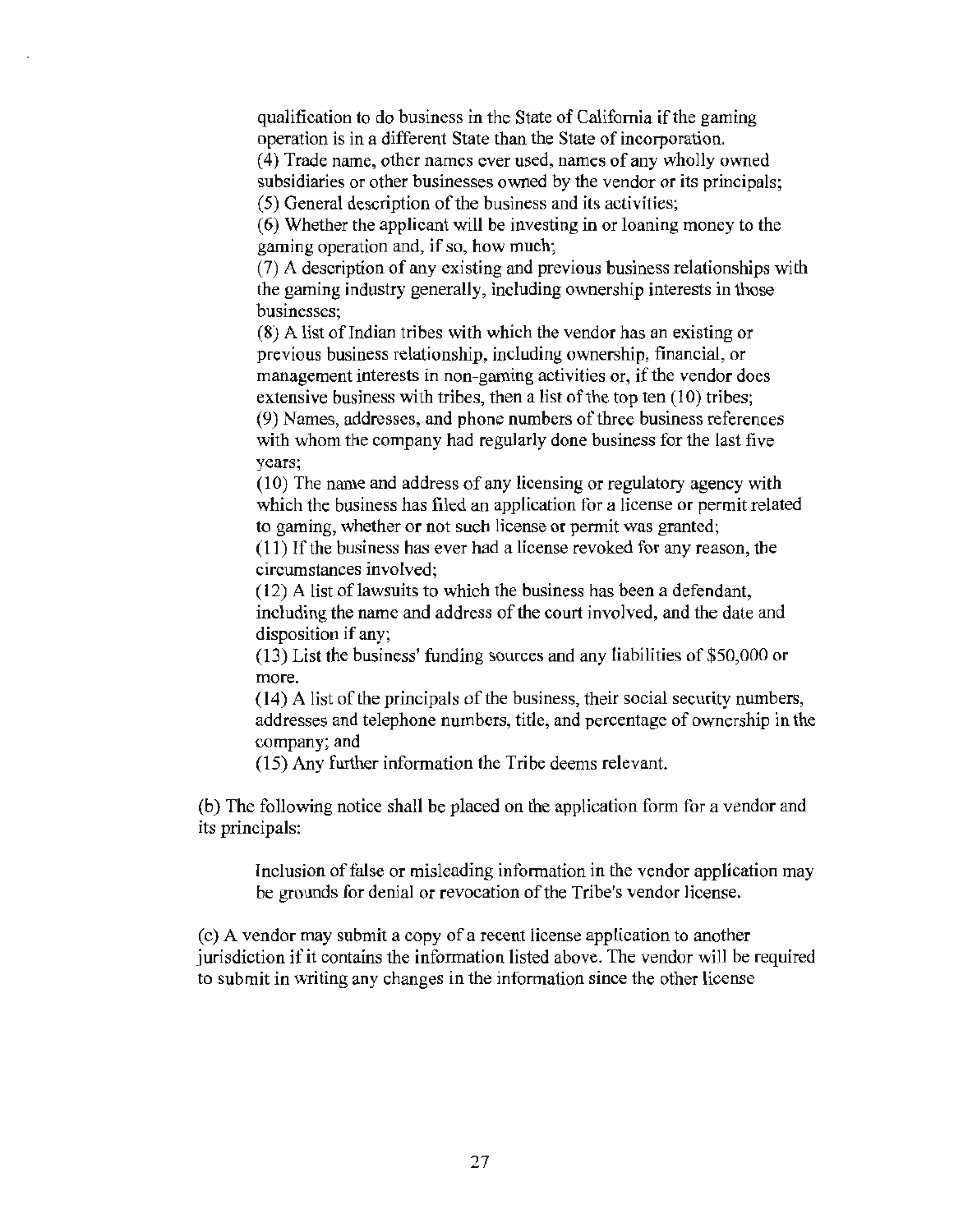application was filed and any information requested by the Tribe not contained in the other application.

# Section 304. Vendor Background Investigation

The Tribal Gaming Commission shall employ or otherwise engage a private investigator complete an investigation of the gaming vendor. This investigation shall contain, at a minimum, the following steps:

(a) Verify of the business' incorporation status and qualification to do business in the State where the gaming operation is located;

(b) Obtain a business credit report, if available, and conduct a Better Business Bureau check on the vendor;

(c) Conduct a check of the business' credit history;

(d) Call each of the references listed in the vendor application; and

(e) Conduct an investigation of the principals of the business, including a criminal history check, a credit report, and interviews with the personal references listed.

# Section 305. Vendor License Fee

The Tribe may charge a license fee, to be set by the Tribal Gaming Commission, to cover its expenses in investigating and licensing vendors of the gaming operation.

# Section 306. Vendor Background Investigation Report

The private investigator shall complete an investigative report covering each of the steps taken in the background investigation of the gaming vendor and its principals and present it to the Tribal Gaming Commission.

# Section 307. Exemption for Vendors Licensed by Recognized Regulatory Authorities

All federally or state regulated banks are exempt from the requirements of obtaining a license under this Ordinance. The Tribal Gaming Commission may adopt regulations naming specific licensing authorities that it recognizes and may authorize exemptions to the vendor licensing process for vendors which have received a license from one of the named regulatory authorities.

#### Section 308. Licenses for Non-Gaming Vendors

For non-gaming vendors, the Tribal Gaming Commission is authorized to create a less stringent vendor licensing process, including a due diligence check rather than a full background investigation as laid out in Section 304. The Gaming Commission may investigate such vendors when appropriate and may conduct audits in addition to monitoring Tribal purchases.